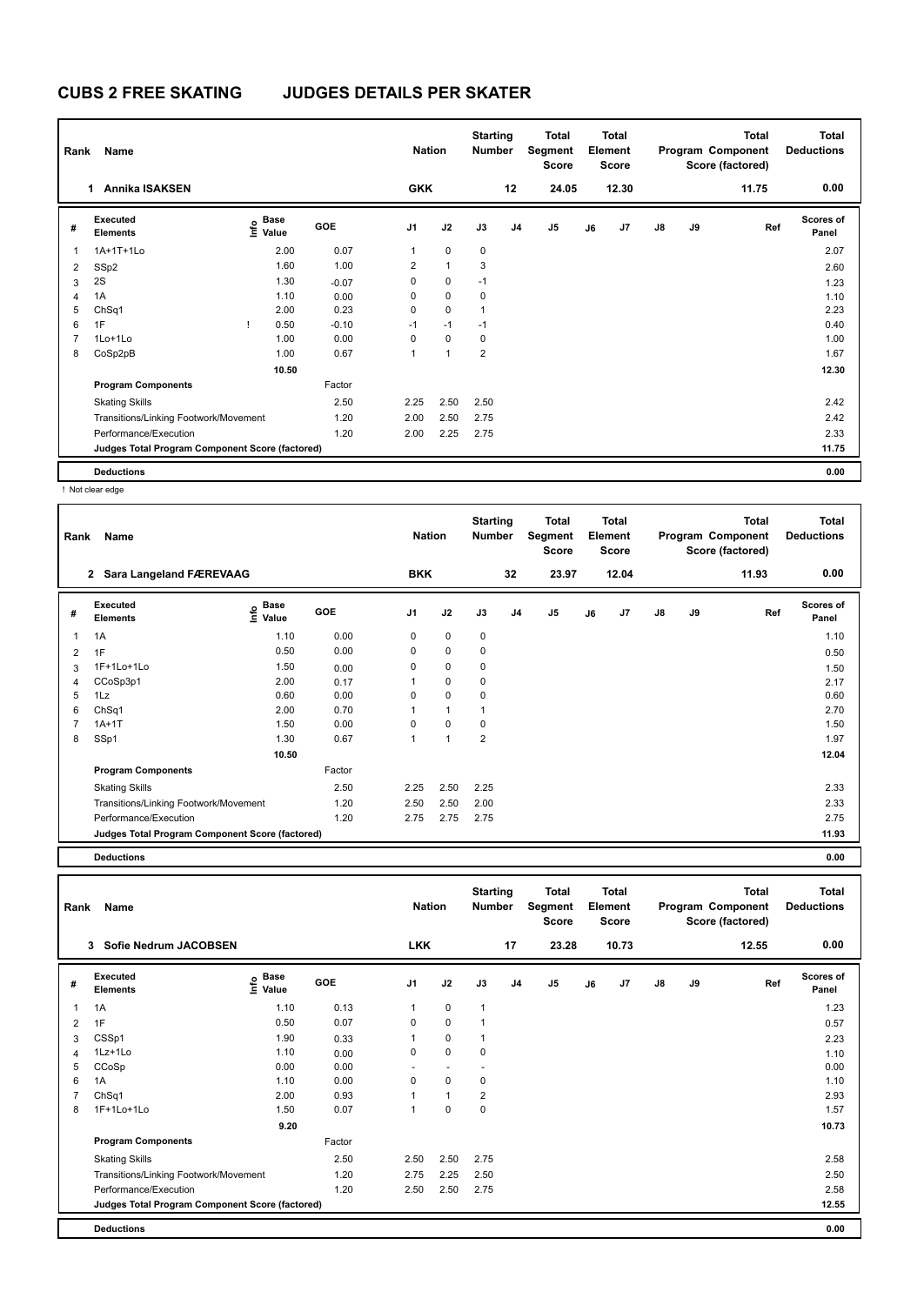| Rank           | Name                                            |                           |         | <b>Nation</b> |              | <b>Starting</b><br>Number |                | Total<br>Segment<br><b>Score</b> |    | <b>Total</b><br>Element<br><b>Score</b> |               |    | <b>Total</b><br>Program Component<br>Score (factored) | <b>Total</b><br><b>Deductions</b> |
|----------------|-------------------------------------------------|---------------------------|---------|---------------|--------------|---------------------------|----------------|----------------------------------|----|-----------------------------------------|---------------|----|-------------------------------------------------------|-----------------------------------|
|                | 4 Solveig LILLE                                 |                           |         | <b>AKK</b>    |              |                           | 4              | 22.87                            |    | 11.64                                   |               |    | 11.23                                                 | 0.00                              |
| #              | Executed<br><b>Elements</b>                     | Base<br>o Base<br>⊆ Value | GOE     | J1            | J2           | J3                        | J <sub>4</sub> | J5                               | J6 | J7                                      | $\mathsf{J}8$ | J9 | Ref                                                   | Scores of<br>Panel                |
| 1              | $1A+1T$                                         | 1.50                      | 0.00    | 0             | $\mathbf 0$  | $\mathbf 0$               |                |                                  |    |                                         |               |    |                                                       | 1.50                              |
| 2              | 1Lz+1Lo+1Lo                                     | 1.60                      | 0.07    | 1             | $\pmb{0}$    | 0                         |                |                                  |    |                                         |               |    |                                                       | 1.67                              |
| 3              | CCoSp3pB                                        | 1.70                      | 0.33    | 0             | $\mathbf{1}$ | 1                         |                |                                  |    |                                         |               |    |                                                       | 2.03                              |
| 4              | ChSq1                                           | 2.00                      | 0.47    | 1             | $\pmb{0}$    | $\mathbf{1}$              |                |                                  |    |                                         |               |    |                                                       | 2.47                              |
| 5              | 2S                                              | 1.30                      | $-0.47$ | $-2$          | $-2$         | $-3$                      |                |                                  |    |                                         |               |    |                                                       | 0.83                              |
| 6              | 1F                                              | 0.50                      | 0.00    | 0             | $\mathbf 0$  | 0                         |                |                                  |    |                                         |               |    |                                                       | 0.50                              |
| $\overline{7}$ | 1A                                              | 1.10                      | 0.07    | 1             | $\mathbf 0$  | 0                         |                |                                  |    |                                         |               |    |                                                       | 1.17                              |
| 8              | SSp1                                            | 1.30                      | 0.17    | 0             | $\mathbf 0$  | 1                         |                |                                  |    |                                         |               |    |                                                       | 1.47                              |
|                |                                                 | 11.00                     |         |               |              |                           |                |                                  |    |                                         |               |    |                                                       | 11.64                             |
|                | <b>Program Components</b>                       |                           | Factor  |               |              |                           |                |                                  |    |                                         |               |    |                                                       |                                   |
|                | <b>Skating Skills</b>                           |                           | 2.50    | 2.00          | 2.50         | 2.25                      |                |                                  |    |                                         |               |    |                                                       | 2.25                              |
|                | Transitions/Linking Footwork/Movement           |                           | 1.20    | 2.25          | 2.25         | 2.50                      |                |                                  |    |                                         |               |    |                                                       | 2.33                              |
|                | Performance/Execution                           |                           | 1.20    | 2.25          | 2.25         | 2.50                      |                |                                  |    |                                         |               |    |                                                       | 2.33                              |
|                | Judges Total Program Component Score (factored) |                           |         |               |              |                           |                |                                  |    |                                         |               |    |                                                       | 11.23                             |
|                | <b>Deductions</b>                               |                           |         |               |              |                           |                |                                  |    |                                         |               |    |                                                       | 0.00                              |

| Rank           | Name                                            |                                  | <b>Nation</b> |                | <b>Starting</b><br><b>Number</b> |      | Total<br>Segment<br><b>Score</b> |       | Total<br>Element<br><b>Score</b> |       |               | <b>Total</b><br>Program Component<br>Score (factored) | <b>Total</b><br><b>Deductions</b> |                           |
|----------------|-------------------------------------------------|----------------------------------|---------------|----------------|----------------------------------|------|----------------------------------|-------|----------------------------------|-------|---------------|-------------------------------------------------------|-----------------------------------|---------------------------|
|                | <b>Therese HILLESTAD</b><br>5.                  |                                  |               | <b>OSK</b>     |                                  |      | 29                               | 22.64 |                                  | 10.06 |               |                                                       | 12.58                             | 0.00                      |
| #              | Executed<br><b>Elements</b>                     | <b>Base</b><br>o Base<br>⊆ Value | GOE           | J <sub>1</sub> | J2                               | J3   | J4                               | J5    | J6                               | J7    | $\mathsf{J}8$ | J9                                                    | Ref                               | <b>Scores of</b><br>Panel |
| 1              | 1A                                              | 1.10                             | $-0.27$       | $-2$           | $-1$                             | $-1$ |                                  |       |                                  |       |               |                                                       |                                   | 0.83                      |
| $\overline{2}$ | $2S+T$                                          | 1.30                             | $-0.53$       | $-3$           | $-3$                             | $-2$ |                                  |       |                                  |       |               |                                                       |                                   | 0.77                      |
| 3              | 2S                                              | 1.30                             | $-0.07$       | $\Omega$       | $\mathbf 0$                      | $-1$ |                                  |       |                                  |       |               |                                                       |                                   | 1.23                      |
| 4              | 2Lo                                             | 1.80                             | $-0.90$       | -3             | $-3$                             | $-3$ |                                  |       |                                  |       |               |                                                       |                                   | 0.90                      |
| 5              | CoSp                                            | 0.00                             | 0.00          |                | $\sim$                           |      |                                  |       |                                  |       |               |                                                       |                                   | 0.00                      |
| 6              | 1A+1Lo+1Lo                                      | 2.10                             | 0.13          | 1              | 0                                | 1    |                                  |       |                                  |       |               |                                                       |                                   | 2.23                      |
| 7              | ChSq1                                           | 2.00                             | 0.47          | $\Omega$       | $\blacktriangleleft$             | 1    |                                  |       |                                  |       |               |                                                       |                                   | 2.47                      |
| 8              | SSp1                                            | 1.30                             | 0.33          | 0              | 1                                | 1    |                                  |       |                                  |       |               |                                                       |                                   | 1.63                      |
|                |                                                 | 10.90                            |               |                |                                  |      |                                  |       |                                  |       |               |                                                       |                                   | 10.06                     |
|                | <b>Program Components</b>                       |                                  | Factor        |                |                                  |      |                                  |       |                                  |       |               |                                                       |                                   |                           |
|                | <b>Skating Skills</b>                           |                                  | 2.50          | 2.75           | 2.75                             | 2.75 |                                  |       |                                  |       |               |                                                       |                                   | 2.75                      |
|                | Transitions/Linking Footwork/Movement           |                                  | 1.20          | 2.50           | 2.50                             | 2.25 |                                  |       |                                  |       |               |                                                       |                                   | 2.42                      |
|                | Performance/Execution                           |                                  | 1.20          | 2.25           | 2.25                             | 2.50 |                                  |       |                                  |       |               |                                                       |                                   | 2.33                      |
|                | Judges Total Program Component Score (factored) |                                  |               |                |                                  |      |                                  |       |                                  |       |               |                                                       |                                   | 12.58                     |
|                |                                                 |                                  |               |                |                                  |      |                                  |       |                                  |       |               |                                                       |                                   |                           |

| Rank | Name                                            |                                           |            | <b>Nation</b>  |              | <b>Starting</b><br><b>Number</b> |                | <b>Total</b><br>Segment<br><b>Score</b> |    | <b>Total</b><br>Element<br><b>Score</b> |               |    | <b>Total</b><br>Program Component<br>Score (factored) | <b>Total</b><br><b>Deductions</b> |
|------|-------------------------------------------------|-------------------------------------------|------------|----------------|--------------|----------------------------------|----------------|-----------------------------------------|----|-----------------------------------------|---------------|----|-------------------------------------------------------|-----------------------------------|
|      | Kornelia HØISÆTHER<br>6                         |                                           |            | <b>AKK</b>     |              |                                  | 24             | 20.77                                   |    | 10.87                                   |               |    | 9.90                                                  | 0.00                              |
| #    | Executed<br><b>Elements</b>                     | $\frac{e}{E}$ Base<br>$\frac{e}{E}$ Value | <b>GOE</b> | J <sub>1</sub> | J2           | J3                               | J <sub>4</sub> | J5                                      | J6 | J <sub>7</sub>                          | $\mathsf{J}8$ | J9 | Ref                                                   | <b>Scores of</b><br>Panel         |
| 1    | 2S                                              | 1.30                                      | $-0.07$    | 0              | $-1$         | 0                                |                |                                         |    |                                         |               |    |                                                       | 1.23                              |
| 2    | 2S+1Lo+Lo                                       | 1.80                                      | $-0.33$    | $-2$           | $-1$         | $-2$                             |                |                                         |    |                                         |               |    |                                                       | 1.47                              |
| 3    | SSp1                                            | 1.30                                      | 0.33       | 0              | $\mathbf{1}$ | 1                                |                |                                         |    |                                         |               |    |                                                       | 1.63                              |
| 4    | $1A+1L0$                                        | 1.60                                      | 0.00       | 0              | $\mathbf 0$  | 0                                |                |                                         |    |                                         |               |    |                                                       | 1.60                              |
| 5    | 1A                                              | 1.10                                      | 0.00       | 0              | $\mathbf 0$  | 0                                |                |                                         |    |                                         |               |    |                                                       | 1.10                              |
| 6    | CoSp3p1                                         | 1.70                                      | 0.17       |                | $\mathbf 0$  | $\mathbf 0$                      |                |                                         |    |                                         |               |    |                                                       | 1.87                              |
|      | ChSq1                                           | 2.00                                      | $-0.50$    | $-1$           | $-1$         | $-1$                             |                |                                         |    |                                         |               |    |                                                       | 1.50                              |
| 8    | 1F                                              | 0.50                                      | $-0.03$    | 0              | $-1$         | 0                                |                |                                         |    |                                         |               |    |                                                       | 0.47                              |
|      |                                                 | 11.30                                     |            |                |              |                                  |                |                                         |    |                                         |               |    |                                                       | 10.87                             |
|      | <b>Program Components</b>                       |                                           | Factor     |                |              |                                  |                |                                         |    |                                         |               |    |                                                       |                                   |
|      | <b>Skating Skills</b>                           |                                           | 2.50       | 2.25           | 1.75         | 2.25                             |                |                                         |    |                                         |               |    |                                                       | 2.08                              |
|      | Transitions/Linking Footwork/Movement           |                                           | 1.20       | 2.00           | 1.75         | 2.00                             |                |                                         |    |                                         |               |    |                                                       | 1.92                              |
|      | Performance/Execution                           |                                           | 1.20       | 1.75           | 1.75         | 2.50                             |                |                                         |    |                                         |               |    |                                                       | 2.00                              |
|      | Judges Total Program Component Score (factored) |                                           |            |                |              |                                  |                |                                         |    |                                         |               |    |                                                       | 9.90                              |
|      | <b>Deductions</b>                               |                                           |            |                |              |                                  |                |                                         |    |                                         |               |    |                                                       | 0.00                              |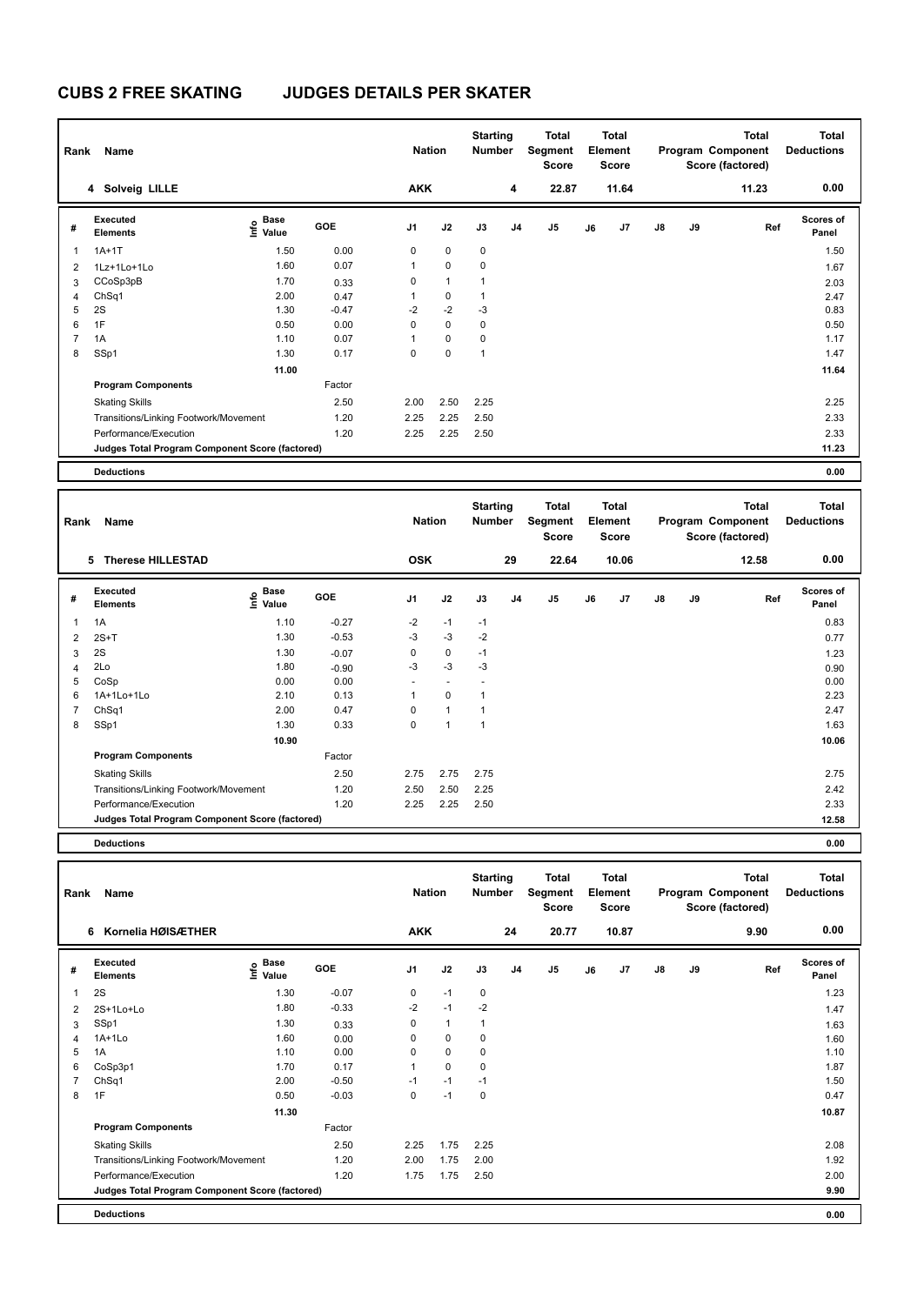| Rank | Name                                            |                                  |            | <b>Nation</b>  |              | <b>Starting</b><br><b>Number</b> |                | Total<br>Segment<br><b>Score</b> |    | <b>Total</b><br>Element<br><b>Score</b> |               |    | <b>Total</b><br>Program Component<br>Score (factored) | <b>Total</b><br><b>Deductions</b> |
|------|-------------------------------------------------|----------------------------------|------------|----------------|--------------|----------------------------------|----------------|----------------------------------|----|-----------------------------------------|---------------|----|-------------------------------------------------------|-----------------------------------|
|      | <b>Mathilde PEDERSEN</b><br>7                   |                                  |            | <b>OSK</b>     |              |                                  | 3              | 20.15                            |    | 8.30                                    |               |    | 11.85                                                 | 0.00                              |
| #    | Executed<br><b>Elements</b>                     | <b>Base</b><br>e Base<br>⊆ Value | <b>GOE</b> | J <sub>1</sub> | J2           | J3                               | J <sub>4</sub> | J <sub>5</sub>                   | J6 | J7                                      | $\mathsf{J}8$ | J9 | Ref                                                   | <b>Scores of</b><br>Panel         |
| 1    | 1Lz+1T+1Lo                                      | 1.50                             | 0.07       | 0              | $\mathbf 0$  | $\overline{1}$                   |                |                                  |    |                                         |               |    |                                                       | 1.57                              |
| 2    | 2S<<                                            | 0.40                             | $-0.30$    | $-3$           | $-3$         | $-3$                             |                |                                  |    |                                         |               |    |                                                       | 0.10                              |
| 3    | CSp1                                            | 1.40                             | 0.33       | 1              | $\mathbf 0$  | -1                               |                |                                  |    |                                         |               |    |                                                       | 1.73                              |
| 4    | 1F                                              | 0.50                             | 0.00       | 0              | $\mathbf 0$  | 0                                |                |                                  |    |                                         |               |    |                                                       | 0.50                              |
| 5    | 1A                                              | 1.10                             | 0.00       | 0              | 0            | 0                                |                |                                  |    |                                         |               |    |                                                       | 1.10                              |
| 6    | 1Lo+1Lo                                         | 1.00                             | 0.00       | 0              | $\mathbf 0$  | 0                                |                |                                  |    |                                         |               |    |                                                       | 1.00                              |
|      | ChSq1                                           | 2.00                             | 0.30       | 1              | $\mathbf{1}$ | $-1$                             |                |                                  |    |                                         |               |    |                                                       | 2.30                              |
| 8    | CoSp                                            | 0.00                             | 0.00       |                |              |                                  |                |                                  |    |                                         |               |    |                                                       | 0.00                              |
|      |                                                 | 7.90                             |            |                |              |                                  |                |                                  |    |                                         |               |    |                                                       | 8.30                              |
|      | <b>Program Components</b>                       |                                  | Factor     |                |              |                                  |                |                                  |    |                                         |               |    |                                                       |                                   |
|      | <b>Skating Skills</b>                           |                                  | 2.50       | 2.50           | 2.25         | 2.50                             |                |                                  |    |                                         |               |    |                                                       | 2.42                              |
|      | Transitions/Linking Footwork/Movement           |                                  | 1.20       | 2.75           | 2.00         | 2.75                             |                |                                  |    |                                         |               |    |                                                       | 2.50                              |
|      | Performance/Execution                           |                                  | 1.20       | 2.50           | 2.25         | 2.25                             |                |                                  |    |                                         |               |    |                                                       | 2.33                              |
|      | Judges Total Program Component Score (factored) |                                  |            |                |              |                                  |                |                                  |    |                                         |               |    |                                                       | 11.85                             |
|      | <b>Deductions</b>                               |                                  |            |                |              |                                  |                |                                  |    |                                         |               |    |                                                       | 0.00                              |

<< Downgraded jump

| Rank | Name                                            |                                  |                   | <b>Nation</b>  |                      | <b>Starting</b><br>Number |                | Total<br>Segment<br><b>Score</b> |    | <b>Total</b><br>Element<br><b>Score</b> |               |    | <b>Total</b><br>Program Component<br>Score (factored) | <b>Total</b><br><b>Deductions</b> |
|------|-------------------------------------------------|----------------------------------|-------------------|----------------|----------------------|---------------------------|----------------|----------------------------------|----|-----------------------------------------|---------------|----|-------------------------------------------------------|-----------------------------------|
|      | <b>Dinah Eline TORGERSEN</b><br>8               |                                  |                   | LIL            |                      |                           | 30             | 20.06                            |    | 11.43                                   |               |    | 10.63                                                 | 2.00                              |
| #    | Executed<br><b>Elements</b>                     | <b>Base</b><br>e Base<br>⊆ Value | GOE               | J <sub>1</sub> | J2                   | J3                        | J <sub>4</sub> | J <sub>5</sub>                   | J6 | J7                                      | $\mathsf{J}8$ | J9 | Ref                                                   | <b>Scores of</b><br>Panel         |
| 1    | ChSq1                                           | 2.00                             | 0.70              | 1              | $\mathbf{1}$         | $\mathbf{1}$              |                |                                  |    |                                         |               |    |                                                       | 2.70                              |
| 2    | 1A+Lo+2S                                        | 2.40                             | $-0.60$           | $-3$           | $-3$                 | -3                        |                |                                  |    |                                         |               |    |                                                       | 1.80                              |
| 3    | 2S                                              | 1.30                             | $-0.60$           | $-3$           | $-3$                 | -3                        |                |                                  |    |                                         |               |    |                                                       | 0.70                              |
| 4    | CCoSp3pB                                        | 1.70                             | 0.00              | 0              | 0                    | 0                         |                |                                  |    |                                         |               |    |                                                       | 1.70                              |
| 5    | 1A                                              | 1.10                             | 0.00              | $\Omega$       | $\mathbf 0$          | 0                         |                |                                  |    |                                         |               |    |                                                       | 1.10                              |
| 6    | $1T+2T$                                         | 1.70                             | $-0.60$           | $-3$           | $-3$                 | $-3$                      |                |                                  |    |                                         |               |    |                                                       | 1.10                              |
| 7    | 1Lz                                             | 0.60                             | $-0.07$           | $-1$           | 0                    | $-1$                      |                |                                  |    |                                         |               |    |                                                       | 0.53                              |
| 8    | SSp1                                            | 1.30                             | 0.50              | 1              | $\blacktriangleleft$ | 1                         |                |                                  |    |                                         |               |    |                                                       | 1.80                              |
|      |                                                 | 12.10                            |                   |                |                      |                           |                |                                  |    |                                         |               |    |                                                       | 11.43                             |
|      | <b>Program Components</b>                       |                                  | Factor            |                |                      |                           |                |                                  |    |                                         |               |    |                                                       |                                   |
|      | <b>Skating Skills</b>                           |                                  | 2.50              | 1.75           | 2.50                 | 2.25                      |                |                                  |    |                                         |               |    |                                                       | 2.17                              |
|      | Transitions/Linking Footwork/Movement           |                                  | 1.20              | 2.25           | 2.50                 | 2.00                      |                |                                  |    |                                         |               |    |                                                       | 2.25                              |
|      | Performance/Execution                           |                                  | 1.20              | 2.00           | 2.25                 | 2.00                      |                |                                  |    |                                         |               |    |                                                       | 2.08                              |
|      | Judges Total Program Component Score (factored) |                                  |                   |                |                      |                           |                |                                  |    |                                         |               |    |                                                       | 10.63                             |
|      | <b>Deductions</b>                               |                                  | $-2.00$<br>Falls: |                |                      |                           |                |                                  |    |                                         |               |    |                                                       | $-2.00$                           |

! Not clear edge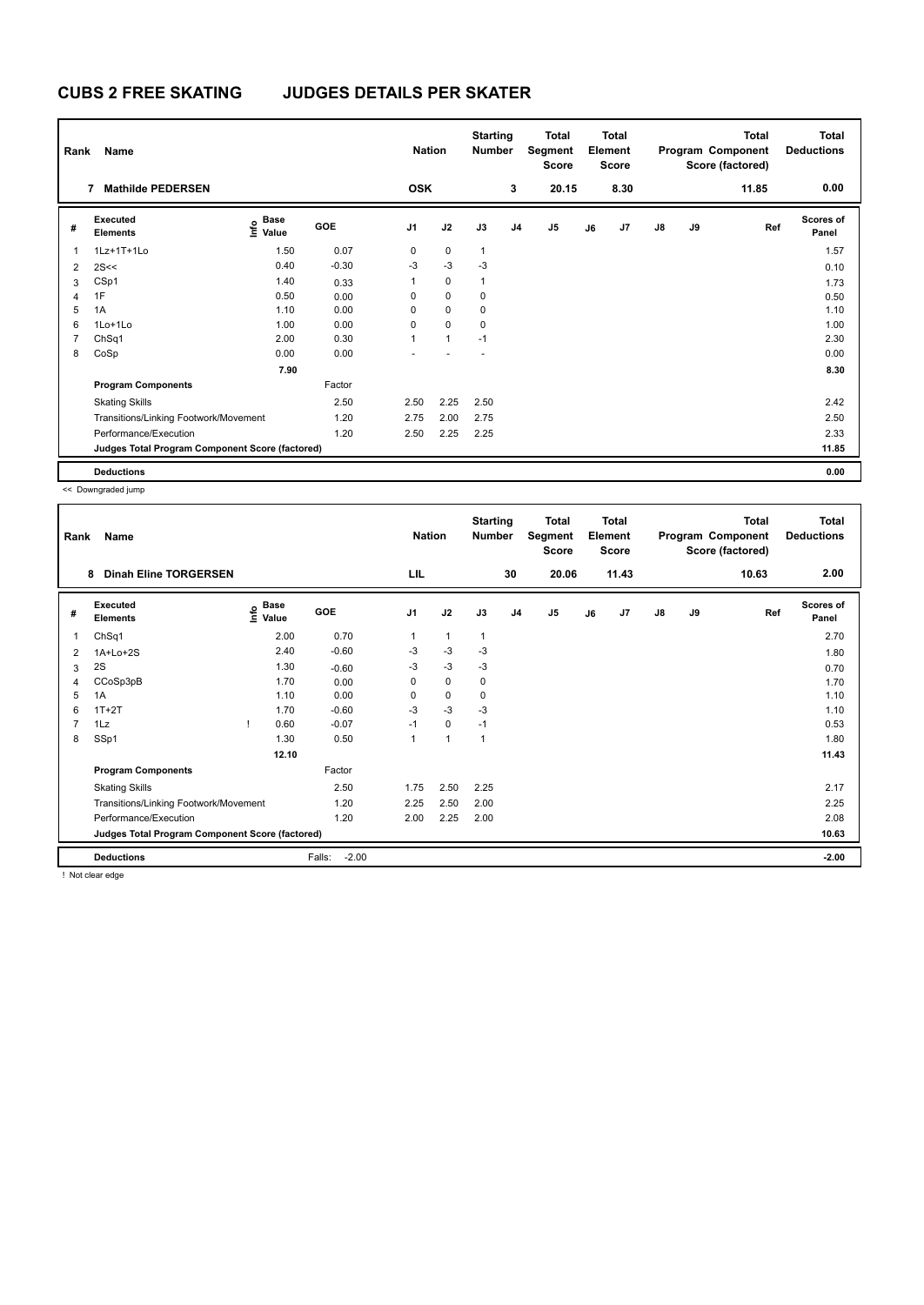| Rank | Name                                            |                                  |            | <b>Nation</b>  |                | <b>Starting</b><br>Number |    | Total<br>Segment<br><b>Score</b> |    | <b>Total</b><br>Element<br>Score |               |    | <b>Total</b><br>Program Component<br>Score (factored) | Total<br><b>Deductions</b> |
|------|-------------------------------------------------|----------------------------------|------------|----------------|----------------|---------------------------|----|----------------------------------|----|----------------------------------|---------------|----|-------------------------------------------------------|----------------------------|
|      | <b>Maria NILSEN HAUGE</b><br>9                  |                                  |            | <b>MKK</b>     |                |                           | 16 | 19.51                            |    | 10.01                            |               |    | 9.50                                                  | 0.00                       |
| #    | Executed<br><b>Elements</b>                     | <b>Base</b><br>e Base<br>⊆ Value | <b>GOE</b> | J <sub>1</sub> | J2             | J3                        | J4 | J5                               | J6 | J7                               | $\mathsf{J}8$ | J9 | Ref                                                   | <b>Scores of</b><br>Panel  |
| 1    | CSpB                                            | 1.10                             | 0.17       | 1              | $\mathbf 0$    | 0                         |    |                                  |    |                                  |               |    |                                                       | 1.27                       |
| 2    | 1Lz+1T+1T                                       | 1.40                             | 0.00       | 0              | $\mathbf 0$    | 0                         |    |                                  |    |                                  |               |    |                                                       | 1.40                       |
| 3    | 1A                                              | 1.10                             | 0.07       | 1              | $\pmb{0}$      | 0                         |    |                                  |    |                                  |               |    |                                                       | 1.17                       |
| 4    | $1F+1T$                                         | 0.90                             | 0.00       | 0              | $\pmb{0}$      | 0                         |    |                                  |    |                                  |               |    |                                                       | 0.90                       |
| 5    | ChSq1                                           | 2.00                             | 0.47       | 0              | 1              | 1                         |    |                                  |    |                                  |               |    |                                                       | 2.47                       |
| 6    | 1Lo                                             | 0.50                             | 0.07       | 1              | $\mathbf 0$    | 0                         |    |                                  |    |                                  |               |    |                                                       | 0.57                       |
| 7    | 1F                                              | 0.50                             | 0.13       | 1              | $\mathbf 0$    | $\mathbf{1}$              |    |                                  |    |                                  |               |    |                                                       | 0.63                       |
| 8    | SSpB                                            | 1.10                             | 0.50       | 0              | $\overline{1}$ | $\overline{2}$            |    |                                  |    |                                  |               |    |                                                       | 1.60                       |
|      |                                                 | 8.60                             |            |                |                |                           |    |                                  |    |                                  |               |    |                                                       | 10.01                      |
|      | <b>Program Components</b>                       |                                  | Factor     |                |                |                           |    |                                  |    |                                  |               |    |                                                       |                            |
|      | <b>Skating Skills</b>                           |                                  | 2.50       | 2.00           | 2.50           | 1.75                      |    |                                  |    |                                  |               |    |                                                       | 2.08                       |
|      | Transitions/Linking Footwork/Movement           |                                  | 1.20       | 1.75           | 2.50           | 1.25                      |    |                                  |    |                                  |               |    |                                                       | 1.83                       |
|      | Performance/Execution                           |                                  | 1.20       | 1.50           | 2.00           | 1.75                      |    |                                  |    |                                  |               |    |                                                       | 1.75                       |
|      | Judges Total Program Component Score (factored) |                                  |            |                |                |                           |    |                                  |    |                                  |               |    |                                                       | 9.50                       |
|      | <b>Deductions</b>                               |                                  |            |                |                |                           |    |                                  |    |                                  |               |    |                                                       | 0.00                       |

| Rank           | Name                                            |                                  |         | <b>Nation</b>  |              | <b>Starting</b><br>Number |                | <b>Total</b><br>Segment<br><b>Score</b> |    | Total<br>Element<br>Score |               |           | <b>Total</b><br>Program Component<br>Score (factored) | <b>Total</b><br><b>Deductions</b> |
|----------------|-------------------------------------------------|----------------------------------|---------|----------------|--------------|---------------------------|----------------|-----------------------------------------|----|---------------------------|---------------|-----------|-------------------------------------------------------|-----------------------------------|
|                | <b>Ellinor Sofie Svenning LERBUKT</b><br>10     |                                  |         | <b>MKK</b>     |              |                           | 34             | 18.84                                   |    | 8.31                      |               |           | 10.53                                                 | 0.00                              |
| #              | <b>Executed</b><br><b>Elements</b>              | <b>Base</b><br>e Base<br>⊆ Value | GOE     | J <sub>1</sub> | J2           | J3                        | J <sub>4</sub> | J5                                      | J6 | J7                        | $\mathsf{J}8$ | <b>J9</b> | Ref                                                   | <b>Scores of</b><br>Panel         |
| 1              | CoSp2pB                                         | 1.00                             | 0.07    | $-1$           | $\mathbf{1}$ | 0                         |                |                                         |    |                           |               |           |                                                       | 1.07                              |
| $\overline{2}$ | $1F+1Lo$                                        | 1.00                             | 0.07    | $\mathbf{1}$   | 0            | 0                         |                |                                         |    |                           |               |           |                                                       | 1.07                              |
| 3              | 1A                                              | 1.10                             | $-0.53$ | $-3$           | $-3$         | $-2$                      |                |                                         |    |                           |               |           |                                                       | 0.57                              |
| 4              | 1Lz+1Lo+T                                       | 1.10                             | $-0.20$ | $-2$           | $-2$         | $-2$                      |                |                                         |    |                           |               |           |                                                       | 0.90                              |
| 5              | Ch <sub>Sq1</sub>                               | 2.00                             | 0.47    | 1              | $\mathbf 0$  | $\mathbf{1}$              |                |                                         |    |                           |               |           |                                                       | 2.47                              |
| 6              | 1T                                              | 0.40                             | 0.00    | 0              | $\mathbf 0$  | $\mathbf 0$               |                |                                         |    |                           |               |           |                                                       | 0.40                              |
| 7              | SSpB                                            | 1.10                             | 0.33    | 0              | $\mathbf{1}$ | 1                         |                |                                         |    |                           |               |           |                                                       | 1.43                              |
| 8              | 1S                                              | 0.40                             | 0.00    | 0              | $\mathbf 0$  | $\mathbf 0$               |                |                                         |    |                           |               |           |                                                       | 0.40                              |
|                |                                                 | 8.10                             |         |                |              |                           |                |                                         |    |                           |               |           |                                                       | 8.31                              |
|                | <b>Program Components</b>                       |                                  | Factor  |                |              |                           |                |                                         |    |                           |               |           |                                                       |                                   |
|                | <b>Skating Skills</b>                           |                                  | 2.50    | 2.25           | 2.50         | 2.00                      |                |                                         |    |                           |               |           |                                                       | 2.25                              |
|                | Transitions/Linking Footwork/Movement           |                                  | 1.20    | 1.75           | 2.00         | 1.50                      |                |                                         |    |                           |               |           |                                                       | 1.75                              |
|                | Performance/Execution                           |                                  | 1.20    | 2.25           | 2.50         | 2.25                      |                |                                         |    |                           |               |           |                                                       | 2.33                              |
|                | Judges Total Program Component Score (factored) |                                  |         |                |              |                           |                |                                         |    |                           |               |           |                                                       | 10.53                             |
|                |                                                 |                                  |         |                |              |                           |                |                                         |    |                           |               |           |                                                       |                                   |

| Rank | Name                                            |                                           |         | <b>Nation</b>  |             | <b>Starting</b><br><b>Number</b> |                | <b>Total</b><br>Segment<br><b>Score</b> |    | <b>Total</b><br>Element<br><b>Score</b> |    |    | <b>Total</b><br>Program Component<br>Score (factored) | <b>Total</b><br><b>Deductions</b> |
|------|-------------------------------------------------|-------------------------------------------|---------|----------------|-------------|----------------------------------|----------------|-----------------------------------------|----|-----------------------------------------|----|----|-------------------------------------------------------|-----------------------------------|
| 11   | <b>Lily TRUONG</b>                              |                                           |         | <b>SSK</b>     |             |                                  | 33             | 18.60                                   |    | 9.70                                    |    |    | 8.90                                                  | 0.00                              |
| #    | <b>Executed</b><br><b>Elements</b>              | $\frac{e}{E}$ Base<br>$\frac{e}{E}$ Value | GOE     | J <sub>1</sub> | J2          | J3                               | J <sub>4</sub> | J <sub>5</sub>                          | J6 | J <sub>7</sub>                          | J8 | J9 | Ref                                                   | <b>Scores of</b><br>Panel         |
| 1    | 1F+1Lo+1Lo                                      | 1.50                                      | 0.00    | 0              | $\mathbf 0$ | 0                                |                |                                         |    |                                         |    |    |                                                       | 1.50                              |
| 2    | 1A                                              | 1.10                                      | $-0.20$ | $-1$           | $-1$        | $-1$                             |                |                                         |    |                                         |    |    |                                                       | 0.90                              |
| 3    | SSp1                                            | 1.30                                      | 0.17    | 0              | $\mathbf 0$ | $\mathbf{1}$                     |                |                                         |    |                                         |    |    |                                                       | 1.47                              |
| 4    | ChSq1                                           | 2.00                                      | 0.00    | 0              | $\mathbf 0$ | $\mathbf 0$                      |                |                                         |    |                                         |    |    |                                                       | 2.00                              |
| 5    | 1F                                              | 0.50                                      | 0.00    | 0              | $\mathbf 0$ | 0                                |                |                                         |    |                                         |    |    |                                                       | 0.50                              |
| 6    | 1A                                              | 1.10                                      | $-0.07$ | $-1$           | $\mathbf 0$ | 0                                |                |                                         |    |                                         |    |    |                                                       | 1.03                              |
|      | 1Lo+1Lo                                         | 1.00                                      | 0.00    | 0              | $\pmb{0}$   | 0                                |                |                                         |    |                                         |    |    |                                                       | 1.00                              |
| 8    | CCoSp3pB                                        | 1.70                                      | $-0.40$ | $-1$           | $-2$        | $-1$                             |                |                                         |    |                                         |    |    |                                                       | 1.30                              |
|      |                                                 | 10.20                                     |         |                |             |                                  |                |                                         |    |                                         |    |    |                                                       | 9.70                              |
|      | <b>Program Components</b>                       |                                           | Factor  |                |             |                                  |                |                                         |    |                                         |    |    |                                                       |                                   |
|      | <b>Skating Skills</b>                           |                                           | 2.50    | 1.75           | 2.25        | 1.75                             |                |                                         |    |                                         |    |    |                                                       | 1.92                              |
|      | Transitions/Linking Footwork/Movement           |                                           | 1.20    | 1.75           | 2.25        | 1.25                             |                |                                         |    |                                         |    |    |                                                       | 1.75                              |
|      | Performance/Execution                           |                                           | 1.20    | 1.25           | 2.00        | 1.75                             |                |                                         |    |                                         |    |    |                                                       | 1.67                              |
|      | Judges Total Program Component Score (factored) |                                           |         |                |             |                                  |                |                                         |    |                                         |    |    |                                                       | 8.90                              |
|      | <b>Deductions</b>                               |                                           |         |                |             |                                  |                |                                         |    |                                         |    |    |                                                       | 0.00                              |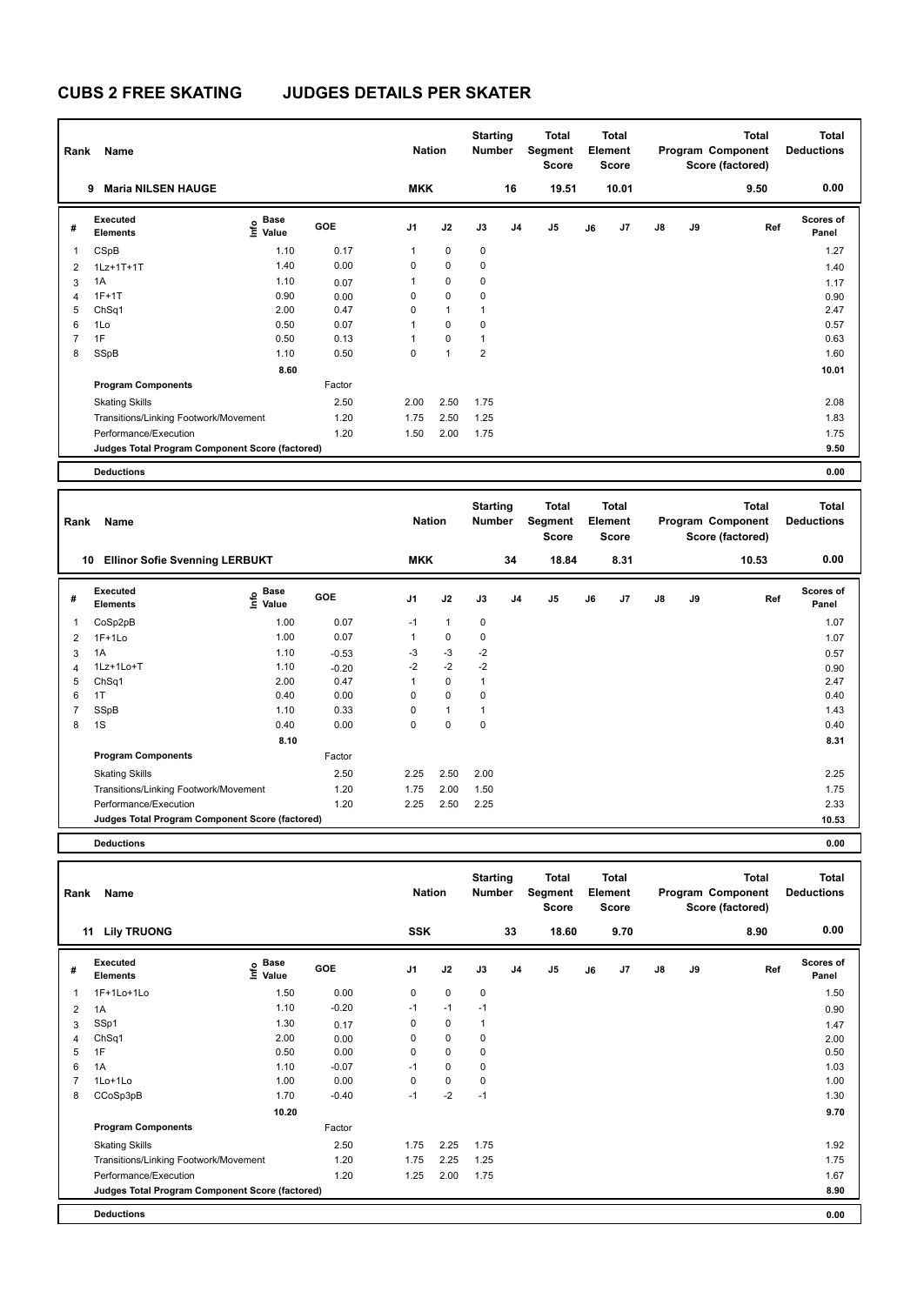| Rank           | <b>Name</b>                                     |                           |         | <b>Nation</b>  |             | <b>Starting</b><br><b>Number</b> |                | <b>Total</b><br>Segment<br><b>Score</b> |    | Total<br>Element<br><b>Score</b> |               |    | <b>Total</b><br>Program Component<br>Score (factored) | Total<br><b>Deductions</b> |
|----------------|-------------------------------------------------|---------------------------|---------|----------------|-------------|----------------------------------|----------------|-----------------------------------------|----|----------------------------------|---------------|----|-------------------------------------------------------|----------------------------|
|                | Ingeborg Cecilie Slørdahl TELLEFSEN<br>12       |                           |         | <b>OSK</b>     |             |                                  | 9              | 18.56                                   |    | 8.23                             |               |    | 10.33                                                 | 0.00                       |
| #              | Executed<br><b>Elements</b>                     | Base<br>o Base<br>⊆ Value | GOE     | J <sub>1</sub> | J2          | J3                               | J <sub>4</sub> | J <sub>5</sub>                          | J6 | J <sub>7</sub>                   | $\mathsf{J}8$ | J9 | Ref                                                   | <b>Scores of</b><br>Panel  |
| $\overline{1}$ | 1Lz                                             | 0.60                      | 0.00    | 0              | $\mathbf 0$ | $\mathbf 0$                      |                |                                         |    |                                  |               |    |                                                       | 0.60                       |
| $\overline{2}$ | 1A                                              | 1.10                      | $-0.20$ | $-1$           | $-1$        | $-1$                             |                |                                         |    |                                  |               |    |                                                       | 0.90                       |
| 3              | CSSpB                                           | 1.60                      | 0.33    | 1              | $\mathbf 0$ | $\mathbf{1}$                     |                |                                         |    |                                  |               |    |                                                       | 1.93                       |
| $\overline{4}$ | 1F+1Lo+1Lo                                      | 1.50                      | 0.07    | 1              | $\mathbf 0$ | $\mathbf 0$                      |                |                                         |    |                                  |               |    |                                                       | 1.57                       |
| 5              | CSp                                             | 0.00                      | 0.00    |                |             |                                  |                |                                         |    |                                  |               |    |                                                       | 0.00                       |
| 6              | $1Lo+1T$                                        | 0.90                      | 0.00    | 0              | $\mathbf 0$ | $\mathbf 0$                      |                |                                         |    |                                  |               |    |                                                       | 0.90                       |
| 7              | ChSq1                                           | 2.00                      | $-0.17$ | 0              | $-1$        | $\mathbf 0$                      |                |                                         |    |                                  |               |    |                                                       | 1.83                       |
| 8              | 1F                                              | 0.50                      | 0.00    | 0              | $\mathbf 0$ | $\mathbf 0$                      |                |                                         |    |                                  |               |    |                                                       | 0.50                       |
|                |                                                 | 8.20                      |         |                |             |                                  |                |                                         |    |                                  |               |    |                                                       | 8.23                       |
|                | <b>Program Components</b>                       |                           | Factor  |                |             |                                  |                |                                         |    |                                  |               |    |                                                       |                            |
|                | <b>Skating Skills</b>                           |                           | 2.50    | 2.00           | 2.00        | 2.50                             |                |                                         |    |                                  |               |    |                                                       | 2.17                       |
|                | Transitions/Linking Footwork/Movement           |                           | 1.20    | 1.75           | 1.75        | 2.50                             |                |                                         |    |                                  |               |    |                                                       | 2.00                       |
|                | Performance/Execution                           |                           | 1.20    | 2.00           | 2.00        | 2.25                             |                |                                         |    |                                  |               |    |                                                       | 2.08                       |
|                | Judges Total Program Component Score (factored) |                           |         |                |             |                                  |                |                                         |    |                                  |               |    |                                                       | 10.33                      |
|                | <b>Deductions</b>                               |                           |         |                |             |                                  |                |                                         |    |                                  |               |    |                                                       | 0.00                       |

| Rank           | Name                                            |                                  |         | <b>Nation</b>  |             | <b>Starting</b><br>Number |                | <b>Total</b><br>Segment<br><b>Score</b> |    | <b>Total</b><br>Element<br><b>Score</b> |               |    | <b>Total</b><br>Program Component<br>Score (factored) | <b>Total</b><br><b>Deductions</b> |
|----------------|-------------------------------------------------|----------------------------------|---------|----------------|-------------|---------------------------|----------------|-----------------------------------------|----|-----------------------------------------|---------------|----|-------------------------------------------------------|-----------------------------------|
|                | <b>Victoria TVEDT</b><br>13                     |                                  |         | <b>AKK</b>     |             |                           | 26             | 18.05                                   |    | 10.00                                   |               |    | 8.05                                                  | 0.00                              |
| #              | Executed<br><b>Elements</b>                     | <b>Base</b><br>e Base<br>⊆ Value | GOE     | J <sub>1</sub> | J2          | J3                        | J <sub>4</sub> | J <sub>5</sub>                          | J6 | J <sub>7</sub>                          | $\mathsf{J}8$ | J9 | Ref                                                   | <b>Scores of</b><br>Panel         |
| 1              | 1A+T+1Lo                                        | 1.60                             | $-0.47$ | $-2$           | $-2$        | $-3$                      |                |                                         |    |                                         |               |    |                                                       | 1.13                              |
| 2              | 1Lo+1Lo                                         | 1.00                             | 0.00    | $\mathbf 0$    | 0           | $\pmb{0}$                 |                |                                         |    |                                         |               |    |                                                       | 1.00                              |
| 3              | CCoSp3p1                                        | 2.00                             | 0.00    | 0              | $\mathbf 0$ | 0                         |                |                                         |    |                                         |               |    |                                                       | 2.00                              |
| $\overline{4}$ | 1Lze                                            | 0.50                             | $-0.20$ | $-2$           | $-2$        | $-2$                      |                |                                         |    |                                         |               |    |                                                       | 0.30                              |
| 5              | ChSq1                                           | 2.00                             | $-0.17$ | 0              | $\mathbf 0$ | $-1$                      |                |                                         |    |                                         |               |    |                                                       | 1.83                              |
| 6              | 2S                                              | 1.30                             | $-0.60$ | $-3$           | $-3$        | $-3$                      |                |                                         |    |                                         |               |    |                                                       | 0.70                              |
| $\overline{7}$ | 1A                                              | 1.10                             | $-0.13$ | $-1$           | $-1$        | 0                         |                |                                         |    |                                         |               |    |                                                       | 0.97                              |
| 8              | CSSp1                                           | 1.90                             | 0.17    | $\mathbf 0$    | $\mathbf 0$ | $\mathbf{1}$              |                |                                         |    |                                         |               |    |                                                       | 2.07                              |
|                |                                                 | 11.40                            |         |                |             |                           |                |                                         |    |                                         |               |    |                                                       | 10.00                             |
|                | <b>Program Components</b>                       |                                  | Factor  |                |             |                           |                |                                         |    |                                         |               |    |                                                       |                                   |
|                | <b>Skating Skills</b>                           |                                  | 2.50    | 1.75           | 1.75        | 1.25                      |                |                                         |    |                                         |               |    |                                                       | 1.58                              |
|                | Transitions/Linking Footwork/Movement           |                                  | 1.20    | 2.00           | 1.50        | 1.25                      |                |                                         |    |                                         |               |    |                                                       | 1.58                              |
|                | Performance/Execution                           |                                  | 1.20    | 2.00           | 2.00        | 1.50                      |                |                                         |    |                                         |               |    |                                                       | 1.83                              |
|                | Judges Total Program Component Score (factored) |                                  |         |                |             |                           |                |                                         |    |                                         |               |    |                                                       | 8.05                              |
|                |                                                 |                                  |         |                |             |                           |                |                                         |    |                                         |               |    |                                                       |                                   |

| Rank | Name                                            |                                           |         | <b>Nation</b>  |             | <b>Starting</b><br><b>Number</b> |                | <b>Total</b><br>Segment<br><b>Score</b> |    | <b>Total</b><br>Element<br><b>Score</b> |    |    | <b>Total</b><br>Program Component<br>Score (factored) | <b>Total</b><br><b>Deductions</b> |
|------|-------------------------------------------------|-------------------------------------------|---------|----------------|-------------|----------------------------------|----------------|-----------------------------------------|----|-----------------------------------------|----|----|-------------------------------------------------------|-----------------------------------|
|      | <b>Ida TORP</b><br>14                           |                                           |         | <b>OSK</b>     |             |                                  | 13             | 17.66                                   |    | 8.36                                    |    |    | 9.30                                                  | 0.00                              |
| #    | Executed<br><b>Elements</b>                     | $\frac{e}{E}$ Base<br>$\frac{e}{E}$ Value | GOE     | J <sub>1</sub> | J2          | J3                               | J <sub>4</sub> | J <sub>5</sub>                          | J6 | J7                                      | J8 | J9 | Ref                                                   | <b>Scores of</b><br>Panel         |
| 1    | 1Lo                                             | 0.50                                      | 0.00    | 0              | $\mathbf 0$ | 0                                |                |                                         |    |                                         |    |    |                                                       | 0.50                              |
| 2    | $1F+1Lo$                                        | 1.00                                      | $-0.20$ | $-2$           | $-2$        | $-2$                             |                |                                         |    |                                         |    |    |                                                       | 0.80                              |
| 3    | SSpB                                            | 1.10                                      | $-0.10$ | 0              | $\mathbf 0$ | $-1$                             |                |                                         |    |                                         |    |    |                                                       | 1.00                              |
| 4    | 1A                                              | 1.10                                      | 0.00    | 0              | $\mathbf 0$ | 0                                |                |                                         |    |                                         |    |    |                                                       | 1.10                              |
| 5    | ChSq1                                           | 2.00                                      | 0.00    | 0              | $\mathbf 0$ | 0                                |                |                                         |    |                                         |    |    |                                                       | 2.00                              |
| 6    | 1F                                              | 0.50                                      | 0.00    | 0              | $\mathbf 0$ | 0                                |                |                                         |    |                                         |    |    |                                                       | 0.50                              |
|      | 1Lz+1A+SEQ                                      | 1.36                                      | 0.00    | 0              | $\mathbf 0$ | 0                                |                |                                         |    |                                         |    |    |                                                       | 1.36                              |
| 8    | CSpB                                            | 1.10                                      | 0.00    | 0              | $\mathbf 0$ | 0                                |                |                                         |    |                                         |    |    |                                                       | 1.10                              |
|      |                                                 | 8.66                                      |         |                |             |                                  |                |                                         |    |                                         |    |    |                                                       | 8.36                              |
|      | <b>Program Components</b>                       |                                           | Factor  |                |             |                                  |                |                                         |    |                                         |    |    |                                                       |                                   |
|      | <b>Skating Skills</b>                           |                                           | 2.50    | 1.75           | 1.75        | 2.25                             |                |                                         |    |                                         |    |    |                                                       | 1.92                              |
|      | Transitions/Linking Footwork/Movement           |                                           | 1.20    | 1.75           | 1.50        | 2.00                             |                |                                         |    |                                         |    |    |                                                       | 1.75                              |
|      | Performance/Execution                           |                                           | 1.20    | 2.00           | 1.75        | 2.25                             |                |                                         |    |                                         |    |    |                                                       | 2.00                              |
|      | Judges Total Program Component Score (factored) |                                           |         |                |             |                                  |                |                                         |    |                                         |    |    |                                                       | 9.30                              |
|      | <b>Deductions</b>                               |                                           |         |                |             |                                  |                |                                         |    |                                         |    |    |                                                       | 0.00                              |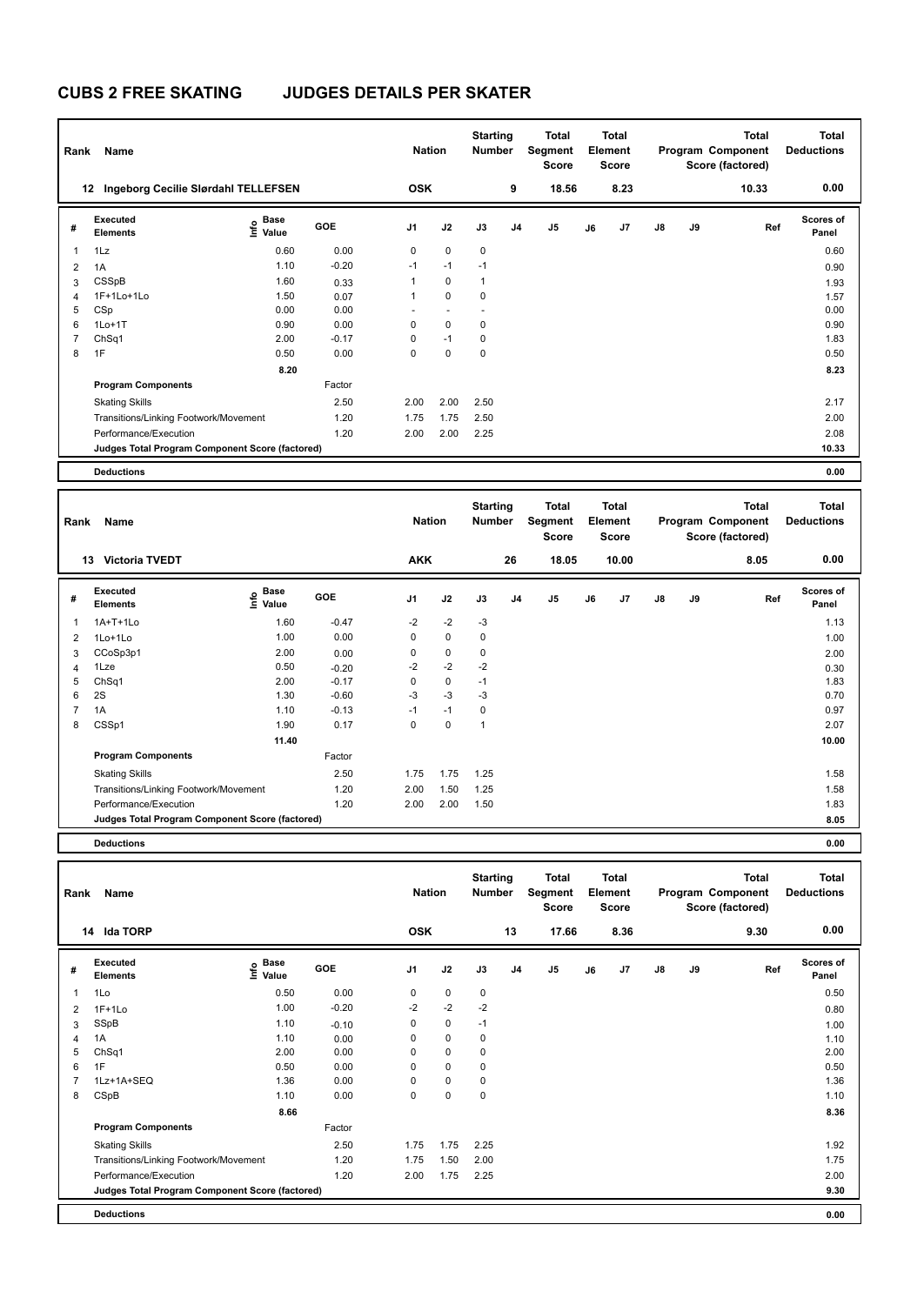| Rank                    | <b>Name</b>                                     |                           |         | <b>Nation</b>  |             | <b>Starting</b><br><b>Number</b> |                | <b>Total</b><br>Segment<br><b>Score</b> |    | Total<br>Element<br><b>Score</b> |               |    | <b>Total</b><br>Program Component<br>Score (factored) | Total<br><b>Deductions</b> |
|-------------------------|-------------------------------------------------|---------------------------|---------|----------------|-------------|----------------------------------|----------------|-----------------------------------------|----|----------------------------------|---------------|----|-------------------------------------------------------|----------------------------|
|                         | <b>Mathilde Tønseth ALMBAKK</b><br>15           |                           |         | <b>TSK</b>     |             |                                  | 10             | 17.10                                   |    | 7.90                             |               |    | 9.20                                                  | 0.00                       |
| #                       | Executed<br><b>Elements</b>                     | Base<br>o Base<br>⊆ Value | GOE     | J <sub>1</sub> | J2          | J3                               | J <sub>4</sub> | J <sub>5</sub>                          | J6 | J <sub>7</sub>                   | $\mathsf{J}8$ | J9 | Ref                                                   | <b>Scores of</b><br>Panel  |
| $\overline{\mathbf{1}}$ | $1S+1T$                                         | 0.80                      | 0.00    | 0              | $\mathbf 0$ | $\mathbf 0$                      |                |                                         |    |                                  |               |    |                                                       | 0.80                       |
| $\overline{2}$          | 1Lze                                            | 0.50                      | $-0.20$ | $-2$           | $-2$        | $-2$                             |                |                                         |    |                                  |               |    |                                                       | 0.30                       |
| 3                       | 1F+1Lo+1Lo                                      | 1.50                      | 0.07    | 0              | $\mathbf 0$ | $\mathbf{1}$                     |                |                                         |    |                                  |               |    |                                                       | 1.57                       |
| 4                       | CoSp2pB                                         | 1.00                      | $-0.30$ | $-1$           | $-1$        | $-1$                             |                |                                         |    |                                  |               |    |                                                       | 0.70                       |
| 5                       | 1F                                              | 0.50                      | $-0.07$ | $-1$           | $-1$        | $\mathbf 0$                      |                |                                         |    |                                  |               |    |                                                       | 0.43                       |
| 6                       | 1S                                              | 0.40                      | 0.00    | 0              | $\mathbf 0$ | $\mathbf 0$                      |                |                                         |    |                                  |               |    |                                                       | 0.40                       |
| $\overline{7}$          | ChSq1                                           | 2.00                      | 0.23    | 0              | $\mathbf 0$ | $\mathbf{1}$                     |                |                                         |    |                                  |               |    |                                                       | 2.23                       |
| 8                       | SSp1                                            | 1.30                      | 0.17    | 0              | $\mathbf 0$ | $\mathbf{1}$                     |                |                                         |    |                                  |               |    |                                                       | 1.47                       |
|                         |                                                 | 8.00                      |         |                |             |                                  |                |                                         |    |                                  |               |    |                                                       | 7.90                       |
|                         | <b>Program Components</b>                       |                           | Factor  |                |             |                                  |                |                                         |    |                                  |               |    |                                                       |                            |
|                         | <b>Skating Skills</b>                           |                           | 2.50    | 1.75           | 2.00        | 2.25                             |                |                                         |    |                                  |               |    |                                                       | 2.00                       |
|                         | Transitions/Linking Footwork/Movement           |                           | 1.20    | 1.50           | 1.50        | 2.00                             |                |                                         |    |                                  |               |    |                                                       | 1.67                       |
|                         | Performance/Execution                           |                           | 1.20    | 1.50           | 1.75        | 2.25                             |                |                                         |    |                                  |               |    |                                                       | 1.83                       |
|                         | Judges Total Program Component Score (factored) |                           |         |                |             |                                  |                |                                         |    |                                  |               |    |                                                       | 9.20                       |
|                         | <b>Deductions</b>                               |                           |         |                |             |                                  |                |                                         |    |                                  |               |    |                                                       | 0.00                       |

**Total Deductions Total Program Component Score (factored) Total Element Score Total Segment Score Starting Rank Name Nation Number # Executed Elements Base Value GOE J1 J2 J3 J4 J5 J6 J7 J8 J9 Scores of Panel** 1 1F+1Lo+1Lo 1.50 0.00 0 0 0 **Ref**  1F+1Lo+1Lo 1.50 **Info 16 Christiane KROGFOSS SSK 2 16.69 9.14 7.55 0.00** 2 1A 1.10 -0.20 -1 -1 -1 0.90 3 CCoSp3pB 1.70 -0.10 0 -1 0 1.60 4 ChSq1 2.00 -0.50 -1 -1 -1 1.50 5 1Lo+1Lo 1.00 -0.03 0 -1 0 0.97 6 1A 1.10 0.00 0 0 0 1.10 7 1F 0.50 -0.03 -1 0 0 0.47 8 LSpB 1.20 -0.10 0 -1 0 1.10  **10.10 9.14 Program Components**  Skating Skills 1.75 2.00 0.75 Factor 2.50 1.75 2.00 0.75 2.00 1.50 Transitions/Linking Footwork/Movement 1.20 1.50 1.75 1.00 1.75 1.00 Performance/Execution 1.20 1.75 2.25 1.25 1.75 **Deductions 0.00 Judges Total Program Component Score (factored) 7.55**

| Rank           | Name                                            |                                           |         | <b>Nation</b> |             | <b>Starting</b><br>Number |                | Total<br>Segment<br>Score |    | <b>Total</b><br>Element<br><b>Score</b> |    |    | <b>Total</b><br>Program Component<br>Score (factored) | Total<br><b>Deductions</b> |
|----------------|-------------------------------------------------|-------------------------------------------|---------|---------------|-------------|---------------------------|----------------|---------------------------|----|-----------------------------------------|----|----|-------------------------------------------------------|----------------------------|
| 17             | <b>Elisabeth DERÅS-DEJONG</b>                   |                                           |         | <b>FKK</b>    |             |                           | 23             | 15.72                     |    | 8.24                                    |    |    | 8.48                                                  | 1.00                       |
| #              | <b>Executed</b><br><b>Elements</b>              | $\frac{6}{5}$ Base<br>$\frac{6}{5}$ Value | GOE     | J1            | J2          | J3                        | J <sub>4</sub> | J <sub>5</sub>            | J6 | J7                                      | J8 | J9 | Ref                                                   | <b>Scores of</b><br>Panel  |
| 1              | $1Lz+1T$                                        | 1.00                                      | 0.00    | 0             | $\mathbf 0$ | 0                         |                |                           |    |                                         |    |    |                                                       | 1.00                       |
| 2              | 1Lo+1Lo+1Lo                                     | 1.50                                      | 0.07    | 1             | $\mathbf 0$ | 0                         |                |                           |    |                                         |    |    |                                                       | 1.57                       |
| 3              | CoSp2pB                                         | 1.00                                      | 0.07    | 0             | $-1$        | $\mathbf{1}$              |                |                           |    |                                         |    |    |                                                       | 1.07                       |
| 4              | 1Lo                                             | 0.50                                      | 0.00    | 0             | 0           | 0                         |                |                           |    |                                         |    |    |                                                       | 0.50                       |
| 5              | ChSq1                                           | 2.00                                      | 0.23    | 0             | $\pmb{0}$   |                           |                |                           |    |                                         |    |    |                                                       | 2.23                       |
| 6              | 1F                                              | 0.50                                      | 0.07    | 0             | $\mathbf 0$ |                           |                |                           |    |                                         |    |    |                                                       | 0.57                       |
| $\overline{7}$ | 1 <sub>S</sub>                                  | 0.40                                      | 0.00    | 0             | $\mathbf 0$ | 0                         |                |                           |    |                                         |    |    |                                                       | 0.40                       |
| 8              | SSpB                                            | 1.10                                      | $-0.20$ | $-1$          | $\pmb{0}$   | $-1$                      |                |                           |    |                                         |    |    |                                                       | 0.90                       |
|                |                                                 | 8.00                                      |         |               |             |                           |                |                           |    |                                         |    |    |                                                       | 8.24                       |
|                | <b>Program Components</b>                       |                                           | Factor  |               |             |                           |                |                           |    |                                         |    |    |                                                       |                            |
|                | <b>Skating Skills</b>                           |                                           | 2.50    | 1.75          | 2.00        | 1.25                      |                |                           |    |                                         |    |    |                                                       | 1.67                       |
|                | Transitions/Linking Footwork/Movement           |                                           | 1.20    | 1.50          | 1.75        | 1.50                      |                |                           |    |                                         |    |    |                                                       | 1.58                       |
|                | Performance/Execution                           |                                           | 1.20    | 2.00          | 2.00        | 2.00                      |                |                           |    |                                         |    |    |                                                       | 2.00                       |
|                | Judges Total Program Component Score (factored) |                                           |         |               |             |                           |                |                           |    |                                         |    |    |                                                       | 8.48                       |
|                | <b>Deductions</b>                               | Time violation:                           | $-1.00$ |               |             |                           |                |                           |    |                                         |    |    |                                                       | $-1.00$                    |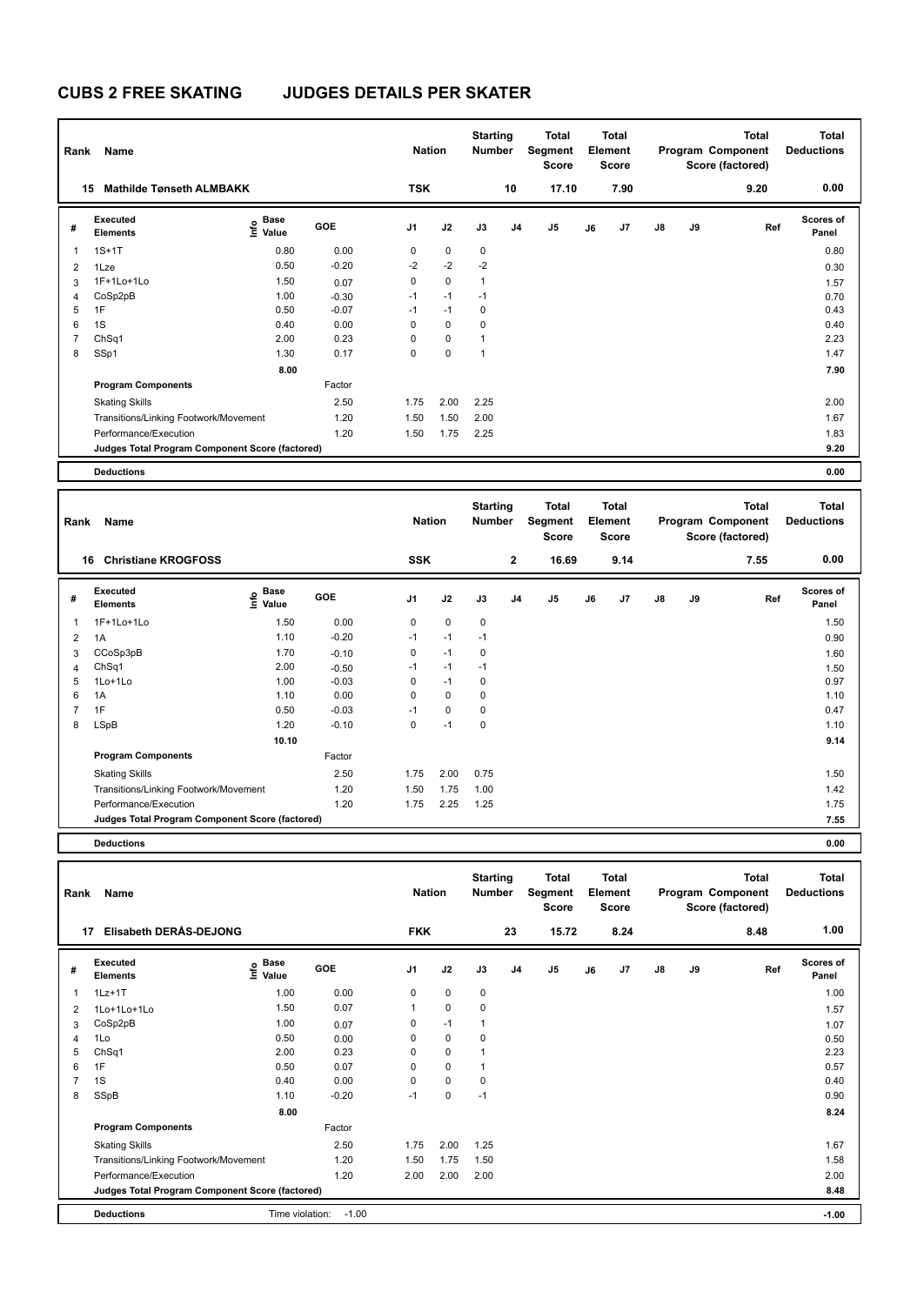|                | Name<br>Rank<br><b>Ida Marie OS</b><br>18       |                       |            | <b>Nation</b>  |             | <b>Starting</b><br><b>Number</b> |                | Total<br>Segment<br><b>Score</b> |    | <b>Total</b><br>Element<br><b>Score</b> |               |    | <b>Total</b><br>Program Component<br>Score (factored) | Total<br><b>Deductions</b> |
|----------------|-------------------------------------------------|-----------------------|------------|----------------|-------------|----------------------------------|----------------|----------------------------------|----|-----------------------------------------|---------------|----|-------------------------------------------------------|----------------------------|
|                |                                                 |                       |            | <b>SKK</b>     |             |                                  | 22             | 15.36                            |    | 7.81                                    |               |    | 7.55                                                  | 0.00                       |
| #              | Executed<br><b>Elements</b>                     | Base<br>Info<br>Value | <b>GOE</b> | J <sub>1</sub> | J2          | J3                               | J <sub>4</sub> | J5                               | J6 | J7                                      | $\mathsf{J}8$ | J9 | Ref                                                   | <b>Scores of</b><br>Panel  |
| $\mathbf{1}$   | 1F                                              | 0.50                  | $-0.03$    | 0              | $-1$        | $\mathbf 0$                      |                |                                  |    |                                         |               |    |                                                       | 0.47                       |
| 2              | SSpB                                            | 1.10                  | 0.00       | 0              | 0           | 0                                |                |                                  |    |                                         |               |    |                                                       | 1.10                       |
| 3              | 1S+1Lo+1Lo                                      | 1.40                  | $-0.10$    | $-1$           | $-1$        | $-1$                             |                |                                  |    |                                         |               |    |                                                       | 1.30                       |
| 4              | 1S                                              | 0.40                  | 0.00       | 0              | $\mathbf 0$ | 0                                |                |                                  |    |                                         |               |    |                                                       | 0.40                       |
| 5              | 1Lo                                             | 0.50                  | 0.00       | 0              | 0           | 0                                |                |                                  |    |                                         |               |    |                                                       | 0.50                       |
| 6              | ChSq1                                           | 2.00                  | 0.47       | 1              | $\pmb{0}$   | 1                                |                |                                  |    |                                         |               |    |                                                       | 2.47                       |
| $\overline{7}$ | 1Lz                                             | 0.60                  | 0.07       | 0              | $\pmb{0}$   | $\mathbf{1}$                     |                |                                  |    |                                         |               |    |                                                       | 0.67                       |
| 8              | CoSp2pB                                         | 1.00                  | $-0.10$    | 0              | $\pmb{0}$   | $-1$                             |                |                                  |    |                                         |               |    |                                                       | 0.90                       |
|                |                                                 | 7.50                  |            |                |             |                                  |                |                                  |    |                                         |               |    |                                                       | 7.81                       |
|                | <b>Program Components</b>                       |                       | Factor     |                |             |                                  |                |                                  |    |                                         |               |    |                                                       |                            |
|                | <b>Skating Skills</b>                           |                       | 2.50       | 1.50           | 1.75        | 1.50                             |                |                                  |    |                                         |               |    |                                                       | 1.58                       |
|                | Transitions/Linking Footwork/Movement           |                       | 1.20       | 1.50           | 1.25        | 1.50                             |                |                                  |    |                                         |               |    |                                                       | 1.42                       |
|                | Performance/Execution                           |                       | 1.20       | 1.75           | 1.25        | 1.75                             |                |                                  |    |                                         |               |    |                                                       | 1.58                       |
|                | Judges Total Program Component Score (factored) |                       |            |                |             |                                  |                |                                  |    |                                         |               |    |                                                       | 7.55                       |
|                | <b>Deductions</b>                               |                       |            |                |             |                                  |                |                                  |    |                                         |               |    |                                                       | 0.00                       |

| Rank           | Name                                            |                                  |         | <b>Nation</b>  |             | <b>Starting</b><br><b>Number</b> |                | Total<br>Segment<br><b>Score</b> |    | <b>Total</b><br>Element<br><b>Score</b> |               |    | <b>Total</b><br>Program Component<br>Score (factored) | <b>Total</b><br><b>Deductions</b> |
|----------------|-------------------------------------------------|----------------------------------|---------|----------------|-------------|----------------------------------|----------------|----------------------------------|----|-----------------------------------------|---------------|----|-------------------------------------------------------|-----------------------------------|
|                | <b>Live TOFTE</b><br>19                         |                                  |         | <b>AKK</b>     |             |                                  | 31             | 14.98                            |    | 7.83                                    |               |    | 7.15                                                  | 0.00                              |
| #              | Executed<br><b>Elements</b>                     | <b>Base</b><br>o Base<br>⊆ Value | GOE     | J <sub>1</sub> | J2          | J3                               | J <sub>4</sub> | J <sub>5</sub>                   | J6 | J <sub>7</sub>                          | $\mathsf{J}8$ | J9 | Ref                                                   | Scores of<br>Panel                |
| 1              | 1F                                              | 0.50                             | 0.00    | 0              | $\mathbf 0$ | 0                                |                |                                  |    |                                         |               |    |                                                       | 0.50                              |
| $\overline{2}$ | SSpB                                            | 1.10                             | $-0.20$ | $-1$           | $\mathbf 0$ | $-1$                             |                |                                  |    |                                         |               |    |                                                       | 0.90                              |
| 3              | ChSq1                                           | 2.00                             | $-0.33$ | $-1$           | $\mathbf 0$ | $-1$                             |                |                                  |    |                                         |               |    |                                                       | 1.67                              |
| 4              | 1S                                              | 0.40                             | $-0.03$ | $-1$           | $\mathbf 0$ | $\mathbf 0$                      |                |                                  |    |                                         |               |    |                                                       | 0.37                              |
| 5              | 1F+1T+1Lo                                       | 1.40                             | 0.00    | 0              | $\mathbf 0$ | $\mathbf 0$                      |                |                                  |    |                                         |               |    |                                                       | 1.40                              |
| 6              | 1A                                              | 1.10                             | $-0.20$ | $-1$           | $-1$        | $-1$                             |                |                                  |    |                                         |               |    |                                                       | 0.90                              |
| $\overline{7}$ | 1Lz+1A+SEQ                                      | 1.36                             | $-0.07$ | 0              | $\mathbf 0$ | $-1$                             |                |                                  |    |                                         |               |    |                                                       | 1.29                              |
| 8              | CoSp2pB                                         | 1.00                             | $-0.20$ | $-1$           | $\mathbf 0$ | $-1$                             |                |                                  |    |                                         |               |    |                                                       | 0.80                              |
|                |                                                 | 8.86                             |         |                |             |                                  |                |                                  |    |                                         |               |    |                                                       | 7.83                              |
|                | <b>Program Components</b>                       |                                  | Factor  |                |             |                                  |                |                                  |    |                                         |               |    |                                                       |                                   |
|                | <b>Skating Skills</b>                           |                                  | 2.50    | 1.75           | 1.75        | 1.00                             |                |                                  |    |                                         |               |    |                                                       | 1.50                              |
|                | Transitions/Linking Footwork/Movement           |                                  | 1.20    | 1.25           | 1.50        | 1.25                             |                |                                  |    |                                         |               |    |                                                       | 1.33                              |
|                | Performance/Execution                           |                                  | 1.20    | 1.50           | 1.75        | 1.25                             |                |                                  |    |                                         |               |    |                                                       | 1.50                              |
|                | Judges Total Program Component Score (factored) |                                  |         |                |             |                                  |                |                                  |    |                                         |               |    |                                                       | 7.15                              |
|                | <b>Deductions</b>                               |                                  |         |                |             |                                  |                |                                  |    |                                         |               |    |                                                       | 0.00                              |

| Rank | Name                                            |                                  |            | <b>Nation</b> |             | <b>Starting</b><br><b>Number</b> |                | <b>Total</b><br>Segment<br>Score |    | <b>Total</b><br>Element<br><b>Score</b> |    |    | <b>Total</b><br>Program Component<br>Score (factored) | <b>Total</b><br><b>Deductions</b> |
|------|-------------------------------------------------|----------------------------------|------------|---------------|-------------|----------------------------------|----------------|----------------------------------|----|-----------------------------------------|----|----|-------------------------------------------------------|-----------------------------------|
| 20   | Olivia WEISÆTH                                  |                                  |            | <b>AKK</b>    |             |                                  | 21             | 14.86                            |    | 7.61                                    |    |    | 7.25                                                  | 0.00                              |
| #    | Executed<br><b>Elements</b>                     | <b>Base</b><br>e Base<br>⊆ Value | <b>GOE</b> | J1            | J2          | J3                               | J <sub>4</sub> | J <sub>5</sub>                   | J6 | J <sub>7</sub>                          | J8 | J9 | Ref                                                   | <b>Scores of</b><br>Panel         |
| 1    | $1A+T$                                          | 1.10                             | $-0.53$    | $-3$          | $-2$        | $-3$                             |                |                                  |    |                                         |    |    |                                                       | 0.57                              |
| 2    | ChSq1                                           | 2.00                             | $-0.33$    | $-1$          | $\mathbf 0$ | $-1$                             |                |                                  |    |                                         |    |    |                                                       | 1.67                              |
| 3    | 1A                                              | 1.10                             | 0.00       | 0             | $\mathbf 0$ | 0                                |                |                                  |    |                                         |    |    |                                                       | 1.10                              |
| 4    | SSpB                                            | 1.10                             | 0.00       | 0             | $\mathbf 0$ | 0                                |                |                                  |    |                                         |    |    |                                                       | 1.10                              |
| 5    | 1Lo                                             | 0.50                             | 0.00       | 0             | $\mathbf 0$ | 0                                |                |                                  |    |                                         |    |    |                                                       | 0.50                              |
| 6    | 1S                                              | 0.40                             | 0.07       | 1             | $\mathbf 0$ | $\mathbf 0$                      |                |                                  |    |                                         |    |    |                                                       | 0.47                              |
|      | 1T+1Lo+1T                                       | 1.30                             | 0.00       | 0             | $\mathbf 0$ | 0                                |                |                                  |    |                                         |    |    |                                                       | 1.30                              |
| 8    | <b>USpB</b>                                     | 1.00                             | $-0.10$    | $-1$          | $\pmb{0}$   | 0                                |                |                                  |    |                                         |    |    |                                                       | 0.90                              |
|      |                                                 | 8.50                             |            |               |             |                                  |                |                                  |    |                                         |    |    |                                                       | 7.61                              |
|      | <b>Program Components</b>                       |                                  | Factor     |               |             |                                  |                |                                  |    |                                         |    |    |                                                       |                                   |
|      | <b>Skating Skills</b>                           |                                  | 2.50       | 1.75          | 1.50        | 1.00                             |                |                                  |    |                                         |    |    |                                                       | 1.42                              |
|      | Transitions/Linking Footwork/Movement           |                                  | 1.20       | 1.75          | 1.75        | 1.25                             |                |                                  |    |                                         |    |    |                                                       | 1.58                              |
|      | Performance/Execution                           |                                  | 1.20       | 1.25          | 1.75        | 1.50                             |                |                                  |    |                                         |    |    |                                                       | 1.50                              |
|      | Judges Total Program Component Score (factored) |                                  |            |               |             |                                  |                |                                  |    |                                         |    |    |                                                       | 7.25                              |
|      | <b>Deductions</b>                               |                                  |            |               |             |                                  |                |                                  |    |                                         |    |    |                                                       | 0.00                              |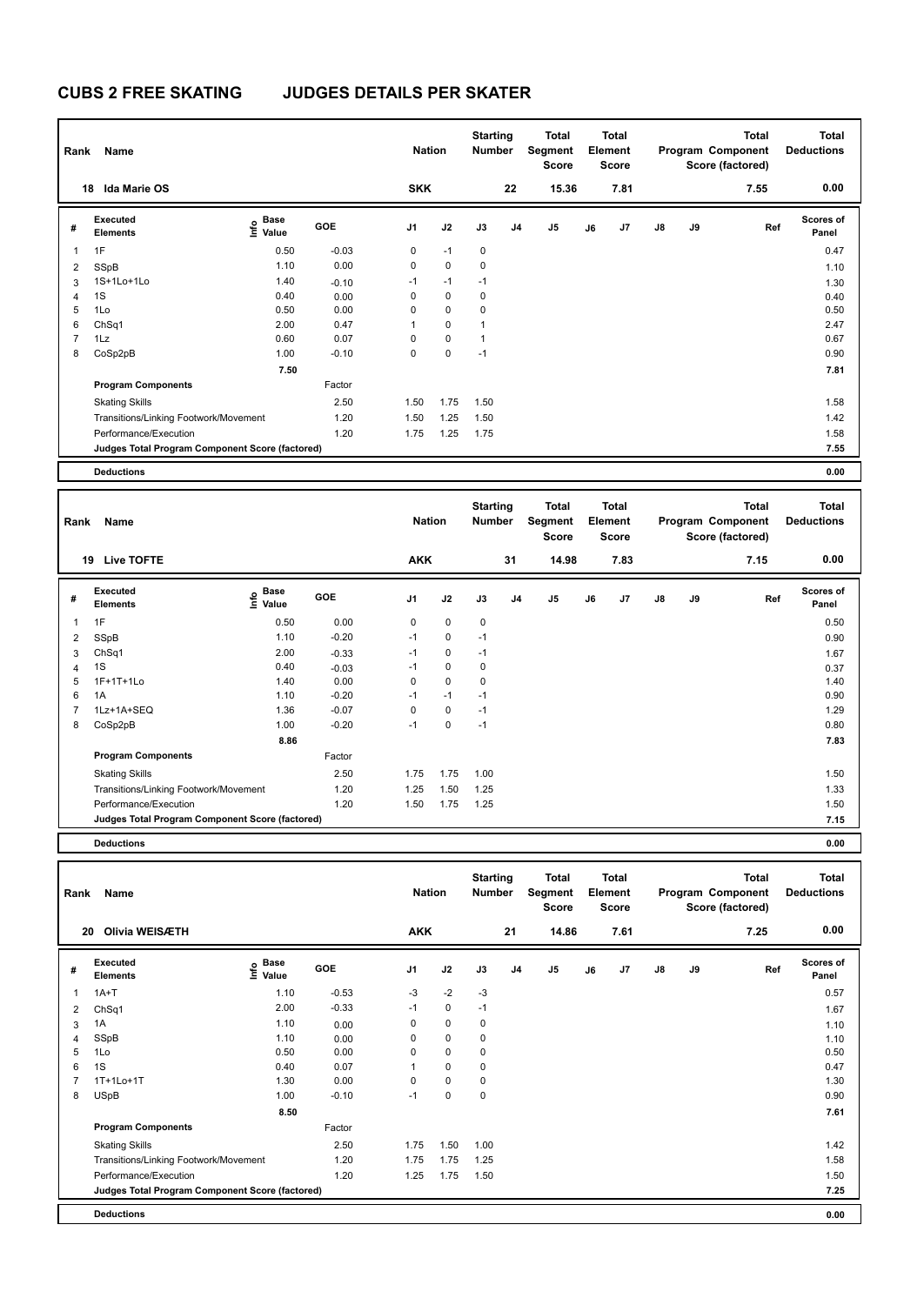| Rank           | Name                                            |                                  |         | <b>Nation</b>  |             | <b>Starting</b><br><b>Number</b> |                | Total<br>Segment<br><b>Score</b> |    | <b>Total</b><br>Element<br><b>Score</b> |               |    | <b>Total</b><br>Program Component<br>Score (factored) | <b>Total</b><br><b>Deductions</b> |
|----------------|-------------------------------------------------|----------------------------------|---------|----------------|-------------|----------------------------------|----------------|----------------------------------|----|-----------------------------------------|---------------|----|-------------------------------------------------------|-----------------------------------|
| 21             | <b>Miryam NKANGA</b>                            |                                  |         | LIL            |             |                                  | 20             | 13.97                            |    | 7.64                                    |               |    | 6.33                                                  | 0.00                              |
| #              | Executed<br><b>Elements</b>                     | <b>Base</b><br>o Base<br>⊆ Value | GOE     | J <sub>1</sub> | J2          | J3                               | J <sub>4</sub> | J <sub>5</sub>                   | J6 | J7                                      | $\mathsf{J}8$ | J9 | Ref                                                   | <b>Scores of</b><br>Panel         |
| $\mathbf{1}$   | 1F+1Lo+1Lo                                      | 1.50                             | $-0.10$ | 0              | $-1$        | $-2$                             |                |                                  |    |                                         |               |    |                                                       | 1.40                              |
| 2              | 1Lo                                             | 0.50                             | 0.00    | 0              | $\mathbf 0$ | 0                                |                |                                  |    |                                         |               |    |                                                       | 0.50                              |
| 3              | CoSp2pB                                         | 1.00                             | $-0.20$ | 0              | $-1$        | $-1$                             |                |                                  |    |                                         |               |    |                                                       | 0.80                              |
| 4              | 1Lz                                             | 0.60                             | $-0.13$ | $-1$           | $-2$        | $-1$                             |                |                                  |    |                                         |               |    |                                                       | 0.47                              |
| 5              | 1Lo+1Lo                                         | 1.00                             | 0.00    | 0              | $\mathbf 0$ | 0                                |                |                                  |    |                                         |               |    |                                                       | 1.00                              |
| 6              | <b>USpB</b>                                     | 1.00                             | 0.17    | 0              | $\mathbf 0$ | 1                                |                |                                  |    |                                         |               |    |                                                       | 1.17                              |
| $\overline{7}$ | 1F                                              | 0.50                             | $-0.03$ | $-1$           | $\Omega$    | 0                                |                |                                  |    |                                         |               |    |                                                       | 0.47                              |
| 8              | ChSq1                                           | 2.00                             | $-0.17$ | 0              | $\mathbf 0$ | $-1$                             |                |                                  |    |                                         |               |    |                                                       | 1.83                              |
|                |                                                 | 8.10                             |         |                |             |                                  |                |                                  |    |                                         |               |    |                                                       | 7.64                              |
|                | <b>Program Components</b>                       |                                  | Factor  |                |             |                                  |                |                                  |    |                                         |               |    |                                                       |                                   |
|                | <b>Skating Skills</b>                           |                                  | 2.50    | 1.75           | 1.75        | 0.50                             |                |                                  |    |                                         |               |    |                                                       | 1.33                              |
|                | Transitions/Linking Footwork/Movement           |                                  | 1.20    | 1.50           | 1.25        | 0.50                             |                |                                  |    |                                         |               |    |                                                       | 1.08                              |
|                | Performance/Execution                           |                                  | 1.20    | 1.75           | 1.50        | 1.00                             |                |                                  |    |                                         |               |    |                                                       | 1.42                              |
|                | Judges Total Program Component Score (factored) |                                  |         |                |             |                                  |                |                                  |    |                                         |               |    |                                                       | 6.33                              |
|                | <b>Deductions</b>                               |                                  |         |                |             |                                  |                |                                  |    |                                         |               |    |                                                       | 0.00                              |

! Not clear edge

| Rank | Name                                            |                           |         | <b>Nation</b>  |             | <b>Starting</b><br><b>Number</b> |                | <b>Total</b><br>Segment<br>Score |    | Total<br>Element<br>Score |               |    | <b>Total</b><br>Program Component<br>Score (factored) | <b>Total</b><br><b>Deductions</b> |
|------|-------------------------------------------------|---------------------------|---------|----------------|-------------|----------------------------------|----------------|----------------------------------|----|---------------------------|---------------|----|-------------------------------------------------------|-----------------------------------|
| 22   | Magdalena KVERNØ SUTTON                         |                           |         | <b>TSK</b>     |             |                                  | 8              | 13.50                            |    | 6.17                      |               |    | 7.33                                                  | 0.00                              |
| #    | <b>Executed</b><br><b>Elements</b>              | Base<br>e Base<br>⊆ Value | GOE     | J <sub>1</sub> | J2          | J3                               | J <sub>4</sub> | J5                               | J6 | J7                        | $\mathsf{J}8$ | J9 | Ref                                                   | <b>Scores of</b><br>Panel         |
| 1    | 1F                                              | 0.50                      | $-0.03$ | 0              | $-1$        | 0                                |                |                                  |    |                           |               |    |                                                       | 0.47                              |
| 2    | CoSp2pB                                         | 1.00                      | $-0.60$ | $-2$           | $-2$        | $-2$                             |                |                                  |    |                           |               |    |                                                       | 0.40                              |
| 3    | $1S+1T$                                         | 0.80                      | 0.00    | 0              | $\mathbf 0$ | 0                                |                |                                  |    |                           |               |    |                                                       | 0.80                              |
| 4    | 1Lo                                             | 0.50                      | 0.00    | 0              | $\mathbf 0$ | 0                                |                |                                  |    |                           |               |    |                                                       | 0.50                              |
| 5    | ChSq1                                           | 2.00                      | $-0.17$ | 0              | $\mathbf 0$ | $-1$                             |                |                                  |    |                           |               |    |                                                       | 1.83                              |
| 6    | $1F+1Lo$                                        | 1.00                      | 0.00    | 0              | $\mathbf 0$ | 0                                |                |                                  |    |                           |               |    |                                                       | 1.00                              |
|      | USpB                                            | 1.00                      | $-0.40$ | $-2$           | $-1$        | $-1$                             |                |                                  |    |                           |               |    |                                                       | 0.60                              |
| 8    | 1Lz                                             | 0.60                      | $-0.03$ | 0              | $-1$        | 0                                |                |                                  |    |                           |               |    |                                                       | 0.57                              |
|      |                                                 | 7.40                      |         |                |             |                                  |                |                                  |    |                           |               |    |                                                       | 6.17                              |
|      | <b>Program Components</b>                       |                           | Factor  |                |             |                                  |                |                                  |    |                           |               |    |                                                       |                                   |
|      | <b>Skating Skills</b>                           |                           | 2.50    | 1.25           | 1.50        | 1.25                             |                |                                  |    |                           |               |    |                                                       | 1.33                              |
|      | Transitions/Linking Footwork/Movement           |                           | 1.20    | 1.75           | 1.50        | 1.25                             |                |                                  |    |                           |               |    |                                                       | 1.50                              |
|      | Performance/Execution                           |                           | 1.20    | 1.75           | 1.75        | 2.00                             |                |                                  |    |                           |               |    |                                                       | 1.83                              |
|      | Judges Total Program Component Score (factored) |                           |         |                |             |                                  |                |                                  |    |                           |               |    |                                                       | 7.33                              |
|      | <b>Deductions</b>                               |                           |         |                |             |                                  |                |                                  |    |                           |               |    |                                                       | 0.00                              |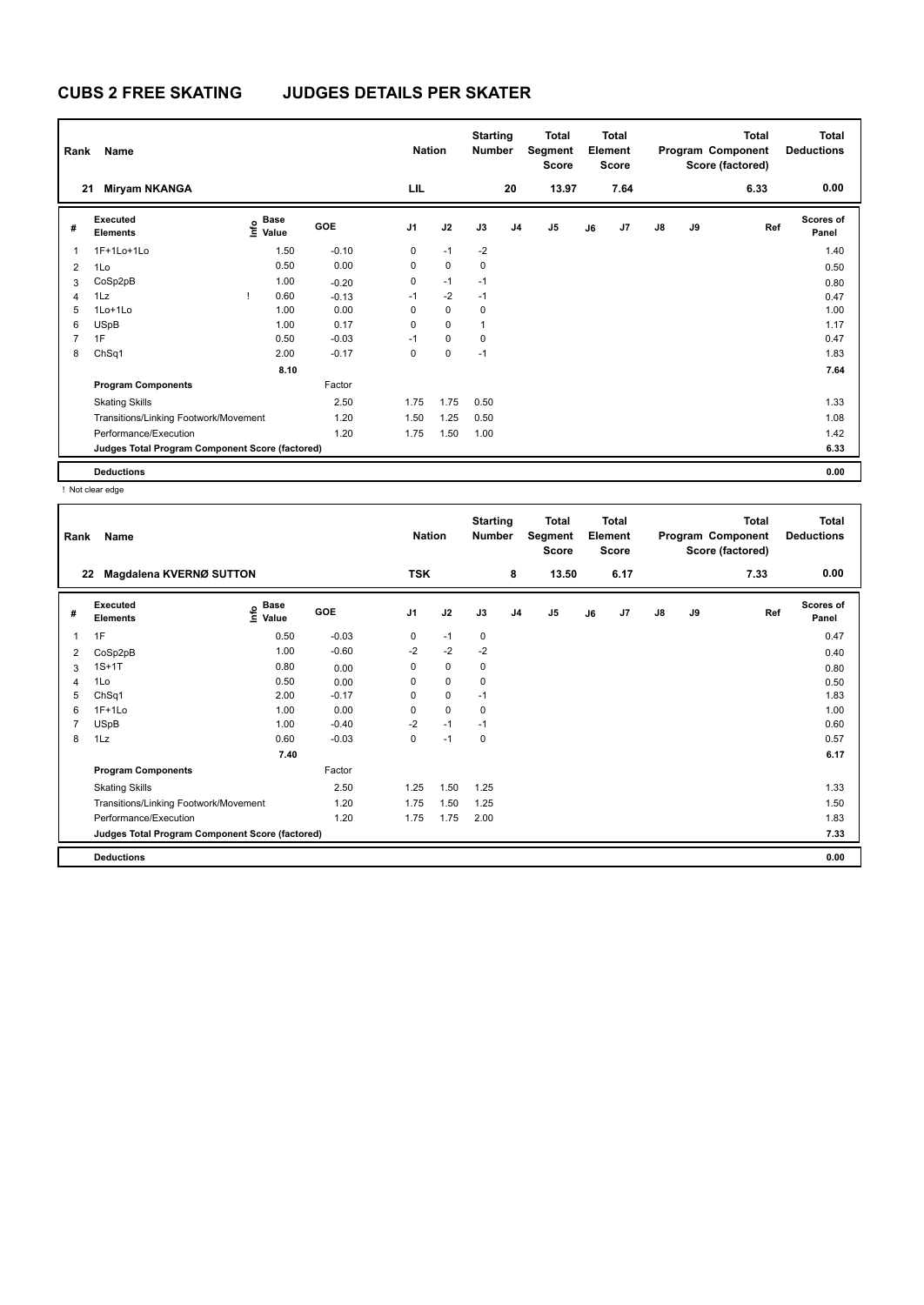| Rank           | Name                                            |      |                      |            | <b>Nation</b>  |             | <b>Starting</b><br><b>Number</b> |                | Total<br>Segment<br><b>Score</b> |    | <b>Total</b><br>Element<br>Score |               |    | <b>Total</b><br>Program Component<br>Score (factored) | Total<br><b>Deductions</b> |
|----------------|-------------------------------------------------|------|----------------------|------------|----------------|-------------|----------------------------------|----------------|----------------------------------|----|----------------------------------|---------------|----|-------------------------------------------------------|----------------------------|
| 23             | <b>Amanda HODNE</b>                             |      |                      |            | <b>AKK</b>     |             |                                  | 25             | 13.49                            |    | 6.94                             |               |    | 6.55                                                  | 0.00                       |
| #              | Executed<br><b>Elements</b>                     | Info | <b>Base</b><br>Value | <b>GOE</b> | J <sub>1</sub> | J2          | J3                               | J <sub>4</sub> | J <sub>5</sub>                   | J6 | J7                               | $\mathsf{J}8$ | J9 | Ref                                                   | <b>Scores of</b><br>Panel  |
|                | 1Lz+1Lo+1T                                      |      | 1.50                 | $-0.13$    | $-1$           | $-2$        | $-1$                             |                |                                  |    |                                  |               |    |                                                       | 1.37                       |
| $\overline{2}$ | $1F+1Lo$                                        |      | 1.00                 | 0.00       | 0              | $\mathbf 0$ | 0                                |                |                                  |    |                                  |               |    |                                                       | 1.00                       |
| 3              | SSpB                                            |      | 1.10                 | 0.17       | 0              | $\mathbf 0$ | 1                                |                |                                  |    |                                  |               |    |                                                       | 1.27                       |
| 4              | 1Lo                                             |      | 0.50                 | 0.00       | 0              | $\mathbf 0$ | 0                                |                |                                  |    |                                  |               |    |                                                       | 0.50                       |
| 5              | ChSq1                                           |      | 2.00                 | $-0.67$    | $-2$           | $-1$        | $-1$                             |                |                                  |    |                                  |               |    |                                                       | 1.33                       |
| 6              | 1Lze                                            |      | 0.50                 | $-0.20$    | $-2$           | $-2$        | $-2$                             |                |                                  |    |                                  |               |    |                                                       | 0.30                       |
| 7              | 1S                                              |      | 0.40                 | $-0.03$    | $-1$           | $\Omega$    | $\Omega$                         |                |                                  |    |                                  |               |    |                                                       | 0.37                       |
| 8              | CCoSp2pB                                        |      | 1.20                 | $-0.40$    | $-1$           | $-2$        | $-1$                             |                |                                  |    |                                  |               |    |                                                       | 0.80                       |
|                |                                                 |      | 8.20                 |            |                |             |                                  |                |                                  |    |                                  |               |    |                                                       | 6.94                       |
|                | <b>Program Components</b>                       |      |                      | Factor     |                |             |                                  |                |                                  |    |                                  |               |    |                                                       |                            |
|                | <b>Skating Skills</b>                           |      |                      | 2.50       | 1.50           | 1.50        | 1.50                             |                |                                  |    |                                  |               |    |                                                       | 1.50                       |
|                | Transitions/Linking Footwork/Movement           |      |                      | 1.20       | 1.00           | 1.25        | 1.00                             |                |                                  |    |                                  |               |    |                                                       | 1.08                       |
|                | Performance/Execution                           |      |                      | 1.20       | 1.00           | 1.50        | 1.25                             |                |                                  |    |                                  |               |    |                                                       | 1.25                       |
|                | Judges Total Program Component Score (factored) |      |                      |            |                |             |                                  |                |                                  |    |                                  |               |    |                                                       | 6.55                       |
|                | <b>Deductions</b>                               |      |                      |            |                |             |                                  |                |                                  |    |                                  |               |    |                                                       | 0.00                       |

! Not clear edge

| Rank           | Name                                            |                                             |         | <b>Nation</b>  |             | <b>Starting</b><br><b>Number</b> |                | Total<br>Segment<br><b>Score</b> |    | <b>Total</b><br>Element<br><b>Score</b> |               |    | <b>Total</b><br>Program Component<br>Score (factored) | Total<br><b>Deductions</b> |
|----------------|-------------------------------------------------|---------------------------------------------|---------|----------------|-------------|----------------------------------|----------------|----------------------------------|----|-----------------------------------------|---------------|----|-------------------------------------------------------|----------------------------|
| 24             | Mathea JOHANNSON                                |                                             |         | <b>SSK</b>     |             |                                  | 18             | 13.33                            |    | 7.50                                    |               |    | 5.83                                                  | 0.00                       |
| #              | Executed<br><b>Elements</b>                     | <b>Base</b><br>e <sup>Base</sup><br>⊆ Value | GOE     | J <sub>1</sub> | J2          | J3                               | J <sub>4</sub> | J5                               | J6 | J7                                      | $\mathsf{J}8$ | J9 | Ref                                                   | <b>Scores of</b><br>Panel  |
| 1              | $1Lz+1T$                                        | 1.00                                        | $-0.03$ | 0              | $-1$        | 0                                |                |                                  |    |                                         |               |    |                                                       | 0.97                       |
| 2              | 1A                                              | 1.10                                        | $-0.40$ | $-2$           | $-3$        | $-1$                             |                |                                  |    |                                         |               |    |                                                       | 0.70                       |
| 3              | SSp1                                            | 1.30                                        | 0.00    | $\Omega$       | $\mathbf 0$ | 0                                |                |                                  |    |                                         |               |    |                                                       | 1.30                       |
| 4              | ChSq1                                           | 2.00                                        | 0.23    | 0              | $\mathbf 0$ |                                  |                |                                  |    |                                         |               |    |                                                       | 2.23                       |
| 5              | $1F+T+1Lo$                                      | 1.00                                        | $-0.27$ | $-3$           | $-2$        | $-3$                             |                |                                  |    |                                         |               |    |                                                       | 0.73                       |
| 6              | 1Lz                                             | 0.60                                        | $-0.13$ | $-1$           | $-2$        | $-1$                             |                |                                  |    |                                         |               |    |                                                       | 0.47                       |
| $\overline{7}$ | 1Lo                                             | 0.50                                        | 0.00    | 0              | $\mathbf 0$ | 0                                |                |                                  |    |                                         |               |    |                                                       | 0.50                       |
| 8              | CCoSp2pB                                        | 1.20                                        | $-0.60$ | $-2$           | $-2$        | $-2$                             |                |                                  |    |                                         |               |    |                                                       | 0.60                       |
|                |                                                 | 8.70                                        |         |                |             |                                  |                |                                  |    |                                         |               |    |                                                       | 7.50                       |
|                | <b>Program Components</b>                       |                                             | Factor  |                |             |                                  |                |                                  |    |                                         |               |    |                                                       |                            |
|                | <b>Skating Skills</b>                           |                                             | 2.50    | 1.50           | 1.25        | 1.00                             |                |                                  |    |                                         |               |    |                                                       | 1.25                       |
|                | Transitions/Linking Footwork/Movement           |                                             | 1.20    | 1.00           | 1.00        | 1.25                             |                |                                  |    |                                         |               |    |                                                       | 1.08                       |
|                | Performance/Execution                           |                                             | 1.20    | 1.50           | 1.00        | 1.00                             |                |                                  |    |                                         |               |    |                                                       | 1.17                       |
|                | Judges Total Program Component Score (factored) |                                             |         |                |             |                                  |                |                                  |    |                                         |               |    |                                                       | 5.83                       |
|                | <b>Deductions</b>                               |                                             |         |                |             |                                  |                |                                  |    |                                         |               |    |                                                       | 0.00                       |

! Not clear edge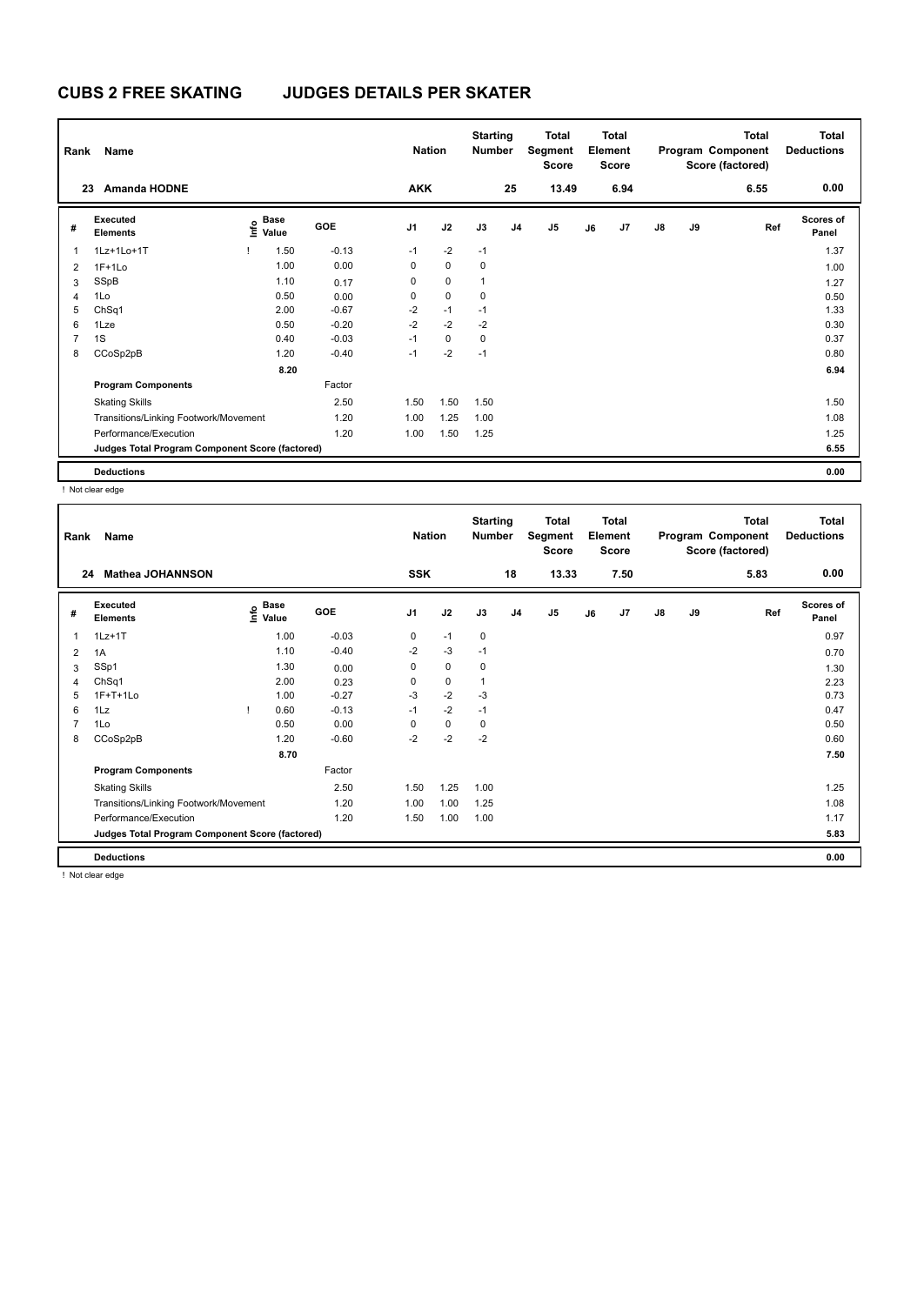| Rank                    | Name                                            |                              |         | <b>Nation</b> |             | <b>Starting</b><br>Number |                | <b>Total</b><br>Segment<br><b>Score</b> |    | Total<br>Element<br>Score |               |    | <b>Total</b><br>Program Component<br>Score (factored) | Total<br><b>Deductions</b> |
|-------------------------|-------------------------------------------------|------------------------------|---------|---------------|-------------|---------------------------|----------------|-----------------------------------------|----|---------------------------|---------------|----|-------------------------------------------------------|----------------------------|
|                         | <b>Carly Camilla Nilsen BERG</b><br>25          |                              |         | <b>OI</b>     |             |                           | 15             | 13.15                                   |    | 6.20                      |               |    | 6.95                                                  | 0.00                       |
| #                       | Executed<br><b>Elements</b>                     | <b>Base</b><br>١nfo<br>Value | GOE     | J1            | J2          | J3                        | J <sub>4</sub> | J <sub>5</sub>                          | J6 | J7                        | $\mathsf{J}8$ | J9 | Ref                                                   | <b>Scores of</b><br>Panel  |
| $\overline{\mathbf{1}}$ | 1A                                              | 1.10                         | $-0.60$ | $-3$          | $-3$        | $-3$                      |                |                                         |    |                           |               |    |                                                       | 0.50                       |
| $\overline{2}$          | $1F+1Lo+1Lo$                                    | 1.50                         | $-0.03$ | $-1$          | $\mathbf 0$ | $\mathbf 0$               |                |                                         |    |                           |               |    |                                                       | 1.47                       |
| 3                       | CCoSp2pB                                        | 1.20                         | $-0.20$ | $-1$          | $-1$        | 0                         |                |                                         |    |                           |               |    |                                                       | 1.00                       |
| 4                       | 1F                                              | 0.50                         | 0.00    | 0             | $\mathbf 0$ | 0                         |                |                                         |    |                           |               |    |                                                       | 0.50                       |
| 5                       | ChSq1                                           | 2.00                         | $-0.50$ | $-1$          | $-1$        | $-1$                      |                |                                         |    |                           |               |    |                                                       | 1.50                       |
| 6                       | 1Lo                                             | 0.50                         | $-0.10$ | $-2$          | $-1$        | $\mathbf 0$               |                |                                         |    |                           |               |    |                                                       | 0.40                       |
| $\overline{7}$          | 1Lze+1Lo                                        | 1.00                         | $-0.17$ | $-1$          | $-2$        | $-2$                      |                |                                         |    |                           |               |    |                                                       | 0.83                       |
| 8                       | CSp                                             | 0.00                         | 0.00    |               |             |                           |                |                                         |    |                           |               |    |                                                       | 0.00                       |
|                         |                                                 | 7.80                         |         |               |             |                           |                |                                         |    |                           |               |    |                                                       | 6.20                       |
|                         | <b>Program Components</b>                       |                              | Factor  |               |             |                           |                |                                         |    |                           |               |    |                                                       |                            |
|                         | <b>Skating Skills</b>                           |                              | 2.50    | 1.50          | 1.50        | 1.75                      |                |                                         |    |                           |               |    |                                                       | 1.58                       |
|                         | Transitions/Linking Footwork/Movement           |                              | 1.20    | 1.25          | 1.00        | 1.75                      |                |                                         |    |                           |               |    |                                                       | 1.33                       |
|                         | Performance/Execution                           |                              | 1.20    | 1.00          | 1.00        | 1.50                      |                |                                         |    |                           |               |    |                                                       | 1.17                       |
|                         | Judges Total Program Component Score (factored) |                              |         |               |             |                           |                |                                         |    |                           |               |    |                                                       | 6.95                       |
|                         | <b>Deductions</b>                               |                              |         |               |             |                           |                |                                         |    |                           |               |    |                                                       | 0.00                       |

| Rank           | Name                                            |                                  |         | <b>Nation</b>  |             | <b>Starting</b><br><b>Number</b> |                | Total<br>Segment<br><b>Score</b> |    | <b>Total</b><br>Element<br><b>Score</b> |               |    | <b>Total</b><br>Program Component<br>Score (factored) | <b>Total</b><br><b>Deductions</b> |
|----------------|-------------------------------------------------|----------------------------------|---------|----------------|-------------|----------------------------------|----------------|----------------------------------|----|-----------------------------------------|---------------|----|-------------------------------------------------------|-----------------------------------|
| 26             | <b>Mia ENGER JOHANSEN</b>                       |                                  |         | <b>MKK</b>     |             |                                  | 35             | 12.54                            |    | 6.91                                    |               |    | 5.63                                                  | 0.00                              |
| #              | Executed<br><b>Elements</b>                     | <b>Base</b><br>o Base<br>⊆ Value | GOE     | J <sub>1</sub> | J2          | J3                               | J <sub>4</sub> | J <sub>5</sub>                   | J6 | J <sub>7</sub>                          | $\mathsf{J}8$ | J9 | Ref                                                   | Scores of<br>Panel                |
| 1              | 1Lo+1Lo                                         | 1.00                             | $-0.23$ | $-3$           | $-1$        | $-3$                             |                |                                  |    |                                         |               |    |                                                       | 0.77                              |
| $\overline{2}$ | ChSq1                                           | 2.00                             | 0.07    | 0              | $-1$        | $\mathbf{1}$                     |                |                                  |    |                                         |               |    |                                                       | 2.07                              |
| 3              | 1S                                              | 0.40                             | $-0.03$ | $-1$           | $\mathbf 0$ | $\mathbf 0$                      |                |                                  |    |                                         |               |    |                                                       | 0.37                              |
| 4              | SSpB                                            | 1.10                             | 0.00    | 0              | $\mathbf 0$ | $\mathbf 0$                      |                |                                  |    |                                         |               |    |                                                       | 1.10                              |
| 5              | 1F                                              | 0.50                             | $-0.10$ | $-1$           | $-1$        | $-1$                             |                |                                  |    |                                         |               |    |                                                       | 0.40                              |
| 6              | 1Lze                                            | 0.50                             | $-0.20$ | $-2$           | $-2$        | $-2$                             |                |                                  |    |                                         |               |    |                                                       | 0.30                              |
| $\overline{7}$ | <b>USpB</b>                                     | 1.00                             | $-0.10$ | $-1$           | $\mathbf 0$ | $\mathbf 0$                      |                |                                  |    |                                         |               |    |                                                       | 0.90                              |
| 8              | $1F+1Lo$                                        | 1.00                             | 0.00    | 0              | $\mathbf 0$ | $\mathbf 0$                      |                |                                  |    |                                         |               |    |                                                       | 1.00                              |
|                |                                                 | 7.50                             |         |                |             |                                  |                |                                  |    |                                         |               |    |                                                       | 6.91                              |
|                | <b>Program Components</b>                       |                                  | Factor  |                |             |                                  |                |                                  |    |                                         |               |    |                                                       |                                   |
|                | <b>Skating Skills</b>                           |                                  | 2.50    | 1.00           | 1.50        | 1.00                             |                |                                  |    |                                         |               |    |                                                       | 1.17                              |
|                | Transitions/Linking Footwork/Movement           |                                  | 1.20    | 0.75           | 1.50        | 1.00                             |                |                                  |    |                                         |               |    |                                                       | 1.08                              |
|                | Performance/Execution                           |                                  | 1.20    | 1.00           | 1.25        | 1.25                             |                |                                  |    |                                         |               |    |                                                       | 1.17                              |
|                | Judges Total Program Component Score (factored) |                                  |         |                |             |                                  |                |                                  |    |                                         |               |    |                                                       | 5.63                              |
|                | <b>Deductions</b>                               |                                  |         |                |             |                                  |                |                                  |    |                                         |               |    |                                                       | 0.00                              |

| Rank | Name                                            |                                           |            | <b>Nation</b>  |                          | <b>Starting</b><br><b>Number</b> |                | <b>Total</b><br>Segment<br><b>Score</b> |    | Total<br>Element<br><b>Score</b> |               |    | <b>Total</b><br>Program Component<br>Score (factored) | <b>Total</b><br><b>Deductions</b> |
|------|-------------------------------------------------|-------------------------------------------|------------|----------------|--------------------------|----------------------------------|----------------|-----------------------------------------|----|----------------------------------|---------------|----|-------------------------------------------------------|-----------------------------------|
| 27   | Ingvill HOLMSLET                                |                                           |            | <b>TSK</b>     |                          |                                  | 28             | 12.30                                   |    | 5.97                             |               |    | 6.33                                                  | 0.00                              |
| #    | Executed<br><b>Elements</b>                     | $\frac{e}{E}$ Base<br>$\frac{e}{E}$ Value | <b>GOE</b> | J <sub>1</sub> | J2                       | J3                               | J <sub>4</sub> | J <sub>5</sub>                          | J6 | J7                               | $\mathsf{J}8$ | J9 | Ref                                                   | <b>Scores of</b><br>Panel         |
| 1    | 1F+1Lo+1Lo                                      | 1.50                                      | $-0.03$    | 0              | $-1$                     | 0                                |                |                                         |    |                                  |               |    |                                                       | 1.47                              |
| 2    | 1S                                              | 0.40                                      | $-0.07$    | $-1$           | $-1$                     | 0                                |                |                                         |    |                                  |               |    |                                                       | 0.33                              |
| 3    | 1Lze                                            | 0.50                                      | $-0.23$    | $-2$           | $-3$                     | $-2$                             |                |                                         |    |                                  |               |    |                                                       | 0.27                              |
| 4    | CSp                                             | 0.00                                      | 0.00       | ٠              | $\overline{\phantom{a}}$ |                                  |                |                                         |    |                                  |               |    |                                                       | 0.00                              |
| 5    | ChSq1                                           | 2.00                                      | $-0.33$    | $-1$           | $\mathbf 0$              | $-1$                             |                |                                         |    |                                  |               |    |                                                       | 1.67                              |
| 6    | 1F                                              | 0.50                                      | 0.00       | $\mathbf 0$    | $\mathbf 0$              | 0                                |                |                                         |    |                                  |               |    |                                                       | 0.50                              |
|      | $1S+1T$                                         | 0.80                                      | $-0.07$    | $-1$           | $-1$                     | 0                                |                |                                         |    |                                  |               |    |                                                       | 0.73                              |
| 8    | <b>USpB</b>                                     | 1.00                                      | 0.00       | 0              | $\mathbf 0$              | 0                                |                |                                         |    |                                  |               |    |                                                       | 1.00                              |
|      |                                                 | 6.70                                      |            |                |                          |                                  |                |                                         |    |                                  |               |    |                                                       | 5.97                              |
|      | <b>Program Components</b>                       |                                           | Factor     |                |                          |                                  |                |                                         |    |                                  |               |    |                                                       |                                   |
|      | <b>Skating Skills</b>                           |                                           | 2.50       | 1.00           | 1.50                     | 1.50                             |                |                                         |    |                                  |               |    |                                                       | 1.33                              |
|      | Transitions/Linking Footwork/Movement           |                                           | 1.20       | 0.75           | 1.25                     | 1.25                             |                |                                         |    |                                  |               |    |                                                       | 1.08                              |
|      | Performance/Execution                           |                                           | 1.20       | 1.25           | 1.75                     | 1.25                             |                |                                         |    |                                  |               |    |                                                       | 1.42                              |
|      | Judges Total Program Component Score (factored) |                                           |            |                |                          |                                  |                |                                         |    |                                  |               |    |                                                       | 6.33                              |
|      | <b>Deductions</b>                               |                                           |            |                |                          |                                  |                |                                         |    |                                  |               |    |                                                       | 0.00                              |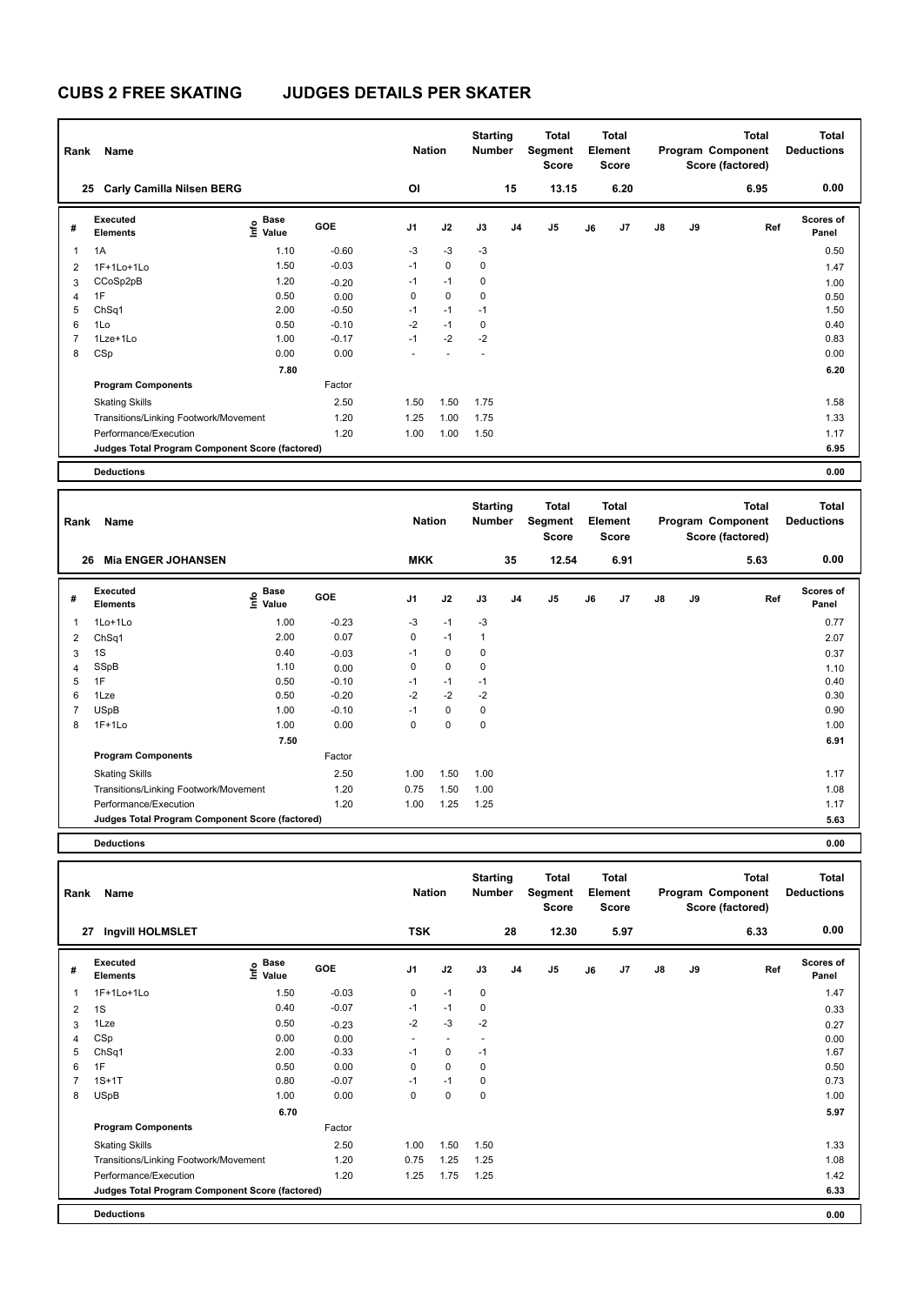| Rank           | Name                                            |                                  |            | <b>Nation</b>  |             | <b>Starting</b><br><b>Number</b> |                | Total<br>Segment<br>Score |    | <b>Total</b><br>Element<br><b>Score</b> |               |    | <b>Total</b><br>Program Component<br>Score (factored) | <b>Total</b><br><b>Deductions</b> |
|----------------|-------------------------------------------------|----------------------------------|------------|----------------|-------------|----------------------------------|----------------|---------------------------|----|-----------------------------------------|---------------|----|-------------------------------------------------------|-----------------------------------|
|                | <b>Signe GRØTAN DAHL</b><br>28                  |                                  |            | B-Ø            |             |                                  | 5              | 11.66                     |    | 5.81                                    |               |    | 5.85                                                  | 0.00                              |
| #              | Executed<br><b>Elements</b>                     | <b>Base</b><br>e Base<br>⊆ Value | <b>GOE</b> | J <sub>1</sub> | J2          | J3                               | J <sub>4</sub> | J <sub>5</sub>            | J6 | J7                                      | $\mathsf{J}8$ | J9 | Ref                                                   | <b>Scores of</b><br>Panel         |
| 1              | 1F                                              | 0.50                             | 0.00       | 0              | $\mathbf 0$ | $\mathbf 0$                      |                |                           |    |                                         |               |    |                                                       | 0.50                              |
| $\overline{2}$ | 1S                                              | 0.40                             | 0.00       | 0              | $\mathbf 0$ | 0                                |                |                           |    |                                         |               |    |                                                       | 0.40                              |
| 3              | 1Lz+1T+1Lo                                      | 1.50                             | $-0.23$    | -3             | $-1$        | -3                               |                |                           |    |                                         |               |    |                                                       | 1.27                              |
| 4              | SSpB                                            | 1.10                             | 0.00       | 0              | $\mathbf 0$ | 0                                |                |                           |    |                                         |               |    |                                                       | 1.10                              |
| 5              | 1Lo                                             | 0.50                             | 0.00       | 0              | $\mathbf 0$ | 0                                |                |                           |    |                                         |               |    |                                                       | 0.50                              |
| 6              | ChSq1                                           | 2.00                             | $-0.83$    | $-2$           | $-1$        | $-2$                             |                |                           |    |                                         |               |    |                                                       | 1.17                              |
| $\overline{7}$ | $1F+1T$                                         | 0.90                             | $-0.03$    | $-1$           | $\mathbf 0$ | 0                                |                |                           |    |                                         |               |    |                                                       | 0.87                              |
| 8              | CCoSp                                           | 0.00                             | 0.00       |                |             |                                  |                |                           |    |                                         |               |    |                                                       | 0.00                              |
|                |                                                 | 6.90                             |            |                |             |                                  |                |                           |    |                                         |               |    |                                                       | 5.81                              |
|                | <b>Program Components</b>                       |                                  | Factor     |                |             |                                  |                |                           |    |                                         |               |    |                                                       |                                   |
|                | <b>Skating Skills</b>                           |                                  | 2.50       | 1.25           | 1.25        | 1.75                             |                |                           |    |                                         |               |    |                                                       | 1.42                              |
|                | Transitions/Linking Footwork/Movement           |                                  | 1.20       | 1.00           | 0.75        | 0.75                             |                |                           |    |                                         |               |    |                                                       | 0.83                              |
|                | Performance/Execution                           |                                  | 1.20       | 1.25           | 1.00        | 1.00                             |                |                           |    |                                         |               |    |                                                       | 1.08                              |
|                | Judges Total Program Component Score (factored) |                                  |            |                |             |                                  |                |                           |    |                                         |               |    |                                                       | 5.85                              |
|                | <b>Deductions</b>                               |                                  |            |                |             |                                  |                |                           |    |                                         |               |    |                                                       | 0.00                              |

**Total Deductions Total Program Component Score (factored) Total Element Score Total Segment Score Starting Rank Name Nation Number # Executed Elements Base Value GOE J1 J2 J3 J4 J5 J6 J7 J8 J9 Scores of Panel** 1 1.00 -0.03 -1 0 0 **Ref**  1F+1Lo 0.97 **Info 29 Emma MATOSIC OI 7 11.50 5.27 6.23 0.00** 2 1Lo+1Lo+1Lo 1.50 0.00 0 0 0 1.50  $3$  SSp  $0.00$   $0.00$   $0.00$   $0.00$   $0.00$   $0.00$   $0.00$   $0.00$   $0.00$   $0.00$   $0.00$   $0.00$   $0.00$   $0.00$   $0.00$   $0.00$   $0.00$   $0.00$   $0.00$   $0.00$   $0.00$   $0.00$   $0.00$   $0.00$   $0.00$   $0.00$   $0.00$   $0.00$   $0.00$   $0.00$   $0.$ 4 1A< 0.80 -0.53 -3 -2 -3 0.27 5 CSpB 1.10 -0.70 -2 -2 -3 0.40 6 ChSq1 2.00 -0.67 -1 0 -3 1.33 7 1F 0.50 0.00 0 0 0 0.50 8 1Lze 0.50 -0.20 -2 -2 -2 0.30  **7.40 5.27 Program Components**  Skating Skills 1.50 1.75 0.75 Factor 2.50 1.33 Transitions/Linking Footwork/Movement 1.20 1.50 1.50 0.75 1.25 Performance/Execution 1.20 1.25 1.50 0.75 1.17 **Deductions 0.00 Judges Total Program Component Score (factored) 6.23**

< Under-rotated jump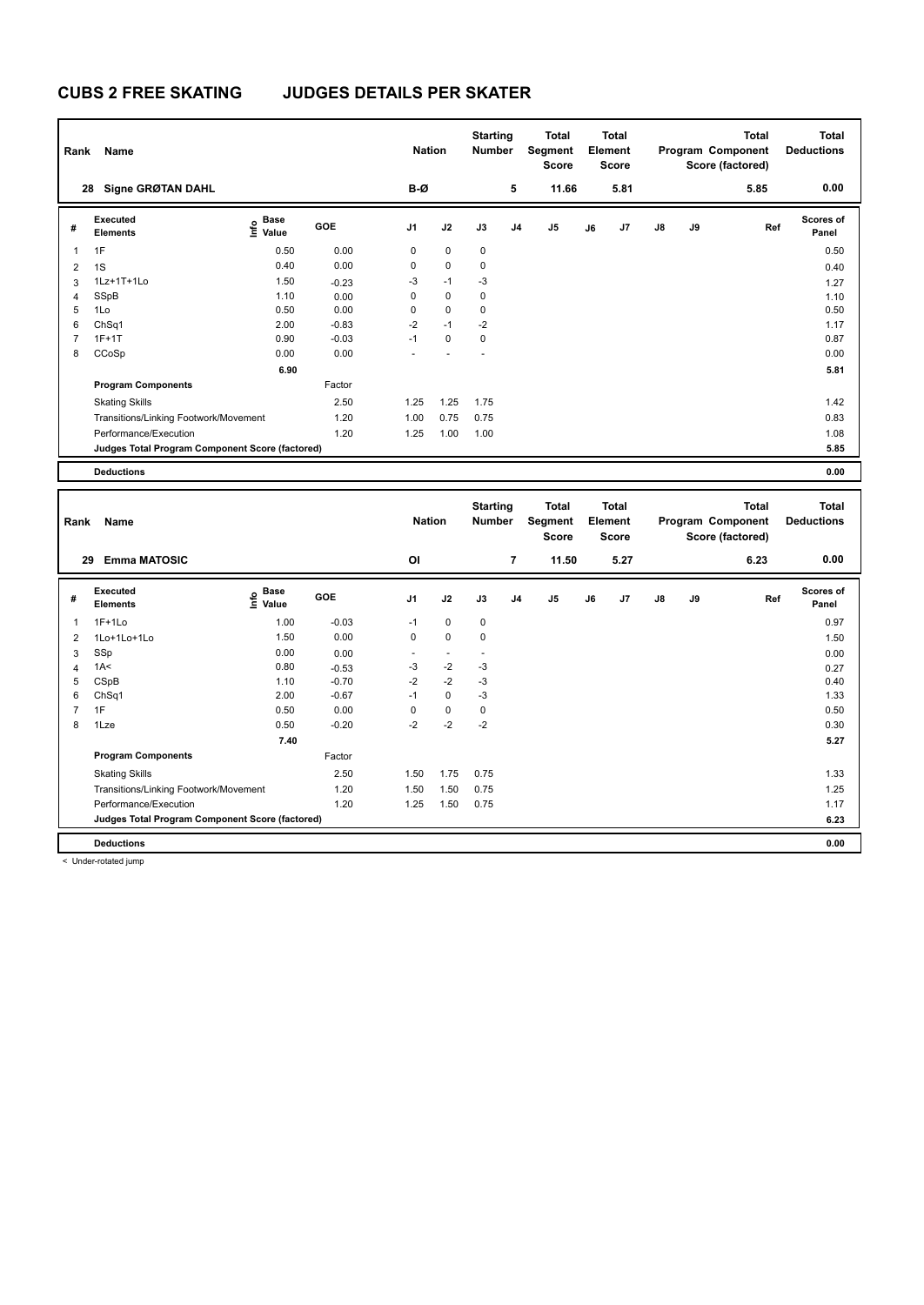| Rank           | Name                                            |   |                                  |            | <b>Nation</b>  |             | <b>Starting</b><br><b>Number</b> |                | <b>Total</b><br>Segment<br><b>Score</b> |    | Total<br>Element<br><b>Score</b> |               |    | <b>Total</b><br>Program Component<br>Score (factored) | <b>Total</b><br><b>Deductions</b> |
|----------------|-------------------------------------------------|---|----------------------------------|------------|----------------|-------------|----------------------------------|----------------|-----------------------------------------|----|----------------------------------|---------------|----|-------------------------------------------------------|-----------------------------------|
| 30             | <b>Aurora HEIM</b>                              |   |                                  |            | <b>IKK</b>     |             |                                  | 11             | 11.24                                   |    | 6.24                             |               |    | 5.00                                                  | 0.00                              |
| #              | Executed<br><b>Elements</b>                     |   | <b>Base</b><br>o Base<br>⊆ Value | <b>GOE</b> | J <sub>1</sub> | J2          | J3                               | J <sub>4</sub> | J5                                      | J6 | J7                               | $\mathsf{J}8$ | J9 | Ref                                                   | <b>Scores of</b><br>Panel         |
| $\overline{1}$ | SSpB                                            |   | 1.10                             | $-0.20$    | $-1$           | $\mathbf 0$ | $-1$                             |                |                                         |    |                                  |               |    |                                                       | 0.90                              |
| $\overline{2}$ | 1Lze                                            | e | 0.50                             | $-0.23$    | $-2$           | $-2$        | $-3$                             |                |                                         |    |                                  |               |    |                                                       | 0.27                              |
| 3              | 1S                                              |   | 0.40                             | 0.00       | 0              | $\mathbf 0$ | 0                                |                |                                         |    |                                  |               |    |                                                       | 0.40                              |
| $\overline{4}$ | 1Lo+1Lo                                         |   | 1.00                             | 0.00       | 0              | $\mathbf 0$ | 0                                |                |                                         |    |                                  |               |    |                                                       | 1.00                              |
| 5              | <b>USpB</b>                                     |   | 1.00                             | $-0.10$    | $-1$           | $\mathbf 0$ | 0                                |                |                                         |    |                                  |               |    |                                                       | 0.90                              |
| 6              | $1F+1Lo$                                        |   | 1.00                             | $-0.03$    | 0              | $-1$        | 0                                |                |                                         |    |                                  |               |    |                                                       | 0.97                              |
| $\overline{7}$ | 1F                                              |   | 0.50                             | $-0.03$    | 0              | 0           | $-1$                             |                |                                         |    |                                  |               |    |                                                       | 0.47                              |
| 8              | ChSq1                                           |   | 2.00                             | $-0.67$    | $-1$           | $-1$        | $-2$                             |                |                                         |    |                                  |               |    |                                                       | 1.33                              |
|                |                                                 |   | 7.50                             |            |                |             |                                  |                |                                         |    |                                  |               |    |                                                       | 6.24                              |
|                | <b>Program Components</b>                       |   |                                  | Factor     |                |             |                                  |                |                                         |    |                                  |               |    |                                                       |                                   |
|                | <b>Skating Skills</b>                           |   |                                  | 2.50       | 1.25           | 0.75        | 0.75                             |                |                                         |    |                                  |               |    |                                                       | 0.92                              |
|                | Transitions/Linking Footwork/Movement           |   |                                  | 1.20       | 1.00           | 1.25        | 1.00                             |                |                                         |    |                                  |               |    |                                                       | 1.08                              |
|                | Performance/Execution                           |   |                                  | 1.20       | 1.00           | 1.25        | 1.25                             |                |                                         |    |                                  |               |    |                                                       | 1.17                              |
|                | Judges Total Program Component Score (factored) |   |                                  |            |                |             |                                  |                |                                         |    |                                  |               |    |                                                       | 5.00                              |
|                | <b>Deductions</b>                               |   |                                  |            |                |             |                                  |                |                                         |    |                                  |               |    |                                                       | 0.00                              |

e Wrong edge

| Rank           | Name                                            |                              |         | <b>Nation</b>  |                          | <b>Starting</b><br><b>Number</b> |                | Total<br>Segment<br><b>Score</b> |    | <b>Total</b><br>Element<br><b>Score</b> |               |    | <b>Total</b><br>Program Component<br>Score (factored) | <b>Total</b><br><b>Deductions</b> |
|----------------|-------------------------------------------------|------------------------------|---------|----------------|--------------------------|----------------------------------|----------------|----------------------------------|----|-----------------------------------------|---------------|----|-------------------------------------------------------|-----------------------------------|
|                | <b>Siri Louise BRAATHEN</b><br>31               |                              |         | <b>MKK</b>     |                          |                                  | 14             | 10.58                            |    | 5.15                                    |               |    | 5.43                                                  | 0.00                              |
| #              | Executed<br><b>Elements</b>                     | <b>Base</b><br>١nfo<br>Value | GOE     | J <sub>1</sub> | J2                       | J3                               | J <sub>4</sub> | J <sub>5</sub>                   | J6 | J7                                      | $\mathsf{J}8$ | J9 | Ref                                                   | <b>Scores of</b><br>Panel         |
| $\mathbf{1}$   | 1Lo                                             | 0.50                         | $-0.03$ | $-1$           | 0                        | 0                                |                |                                  |    |                                         |               |    |                                                       | 0.47                              |
| $\overline{2}$ | 1A                                              | 1.10                         | $-0.53$ | $-3$           | $-2$                     | $-3$                             |                |                                  |    |                                         |               |    |                                                       | 0.57                              |
| 3              | 1Lz                                             | 0.60                         | $-0.17$ | $-2$           | $-1$                     | $-2$                             |                |                                  |    |                                         |               |    |                                                       | 0.43                              |
| 4              | <b>USpB</b>                                     | 1.00                         | 0.17    | 0              | 0                        |                                  |                |                                  |    |                                         |               |    |                                                       | 1.17                              |
| 5              | $1F+T+1Lo$                                      | 1.00                         | $-0.13$ | $-3$           | $-1$                     | 0                                |                |                                  |    |                                         |               |    |                                                       | 0.87                              |
| 6              | SSp                                             | 0.00                         | 0.00    | $\sim$         | $\overline{\phantom{a}}$ |                                  |                |                                  |    |                                         |               |    |                                                       | 0.00                              |
| 7              | 1F                                              | 0.50                         | $-0.03$ | $\Omega$       | $-1$                     | 0                                |                |                                  |    |                                         |               |    |                                                       | 0.47                              |
| 8              | ChSq1                                           | 2.00                         | $-0.83$ | $-2$           | $-1$                     | $-2$                             |                |                                  |    |                                         |               |    |                                                       | 1.17                              |
|                |                                                 | 6.70                         |         |                |                          |                                  |                |                                  |    |                                         |               |    |                                                       | 5.15                              |
|                | <b>Program Components</b>                       |                              | Factor  |                |                          |                                  |                |                                  |    |                                         |               |    |                                                       |                                   |
|                | <b>Skating Skills</b>                           |                              | 2.50    | 1.50           | 1.50                     | 0.50                             |                |                                  |    |                                         |               |    |                                                       | 1.17                              |
|                | Transitions/Linking Footwork/Movement           |                              | 1.20    | 1.25           | 1.25                     | 0.50                             |                |                                  |    |                                         |               |    |                                                       | 1.00                              |
|                | Performance/Execution                           |                              | 1.20    | 1.00           | 1.50                     | 0.75                             |                |                                  |    |                                         |               |    |                                                       | 1.08                              |
|                | Judges Total Program Component Score (factored) |                              |         |                |                          |                                  |                |                                  |    |                                         |               |    |                                                       | 5.43                              |

| Rank           | Name                                            |                              |         | <b>Nation</b>  |             | <b>Starting</b><br><b>Number</b> |                | <b>Total</b><br>Segment<br><b>Score</b> |    | <b>Total</b><br>Element<br><b>Score</b> |               |    | <b>Total</b><br>Program Component<br>Score (factored) | <b>Total</b><br><b>Deductions</b> |
|----------------|-------------------------------------------------|------------------------------|---------|----------------|-------------|----------------------------------|----------------|-----------------------------------------|----|-----------------------------------------|---------------|----|-------------------------------------------------------|-----------------------------------|
|                | <b>Celine STRØMME</b><br>32                     |                              |         | <b>AKK</b>     |             |                                  | 27             | 10.43                                   |    | 5.53                                    |               |    | 4.90                                                  | 0.00                              |
| #              | Executed<br><b>Elements</b>                     | <b>Base</b><br>Info<br>Value | GOE     | J <sub>1</sub> | J2          | J3                               | J <sub>4</sub> | J <sub>5</sub>                          | J6 | J7                                      | $\mathsf{J}8$ | J9 | Ref                                                   | Scores of<br>Panel                |
| $\mathbf{1}$   | 1Lo                                             | 0.50                         | 0.00    | 0              | $\mathbf 0$ | $\mathbf 0$                      |                |                                         |    |                                         |               |    |                                                       | 0.50                              |
| $\overline{2}$ | 1Lze                                            | 0.50                         | $-0.17$ | $-1$           | $-2$        | $-2$                             |                |                                         |    |                                         |               |    |                                                       | 0.33                              |
| 3              | SSpB                                            | 1.10                         | 0.00    | 0              | $\mathbf 0$ | 0                                |                |                                         |    |                                         |               |    |                                                       | 1.10                              |
| 4              | 1F                                              | 0.50                         | $-0.07$ | 0              | $\mathbf 0$ | $-2$                             |                |                                         |    |                                         |               |    |                                                       | 0.43                              |
| 5              | $1S+T+1Lo$                                      | 0.90                         | $-0.13$ | $-2$           | $-1$        | $-1$                             |                |                                         |    |                                         |               |    |                                                       | 0.77                              |
| 6              | ChSq1                                           | 2.00                         | $-0.83$ | $-2$           | $-1$        | $-2$                             |                |                                         |    |                                         |               |    |                                                       | 1.17                              |
| $\overline{7}$ | <b>USpB</b>                                     | 1.00                         | $-0.20$ | $-1$           | $-1$        | $\mathbf 0$                      |                |                                         |    |                                         |               |    |                                                       | 0.80                              |
| 8              | 1F                                              | 0.50                         | $-0.07$ | $-1$           | $-1$        | 0                                |                |                                         |    |                                         |               |    |                                                       | 0.43                              |
|                |                                                 | 7.00                         |         |                |             |                                  |                |                                         |    |                                         |               |    |                                                       | 5.53                              |
|                | <b>Program Components</b>                       |                              | Factor  |                |             |                                  |                |                                         |    |                                         |               |    |                                                       |                                   |
|                | <b>Skating Skills</b>                           |                              | 2.50    | 1.00           | 1.00        | 1.00                             |                |                                         |    |                                         |               |    |                                                       | 1.00                              |
|                | Transitions/Linking Footwork/Movement           |                              | 1.20    | 1.50           | 0.75        | 0.75                             |                |                                         |    |                                         |               |    |                                                       | 1.00                              |
|                | Performance/Execution                           |                              | 1.20    | 1.00           | 0.75        | 1.25                             |                |                                         |    |                                         |               |    |                                                       | 1.00                              |
|                | Judges Total Program Component Score (factored) |                              |         |                |             |                                  |                |                                         |    |                                         |               |    |                                                       | 4.90                              |
|                | <b>Deductions</b>                               |                              |         |                |             |                                  |                |                                         |    |                                         |               |    |                                                       | 0.00                              |